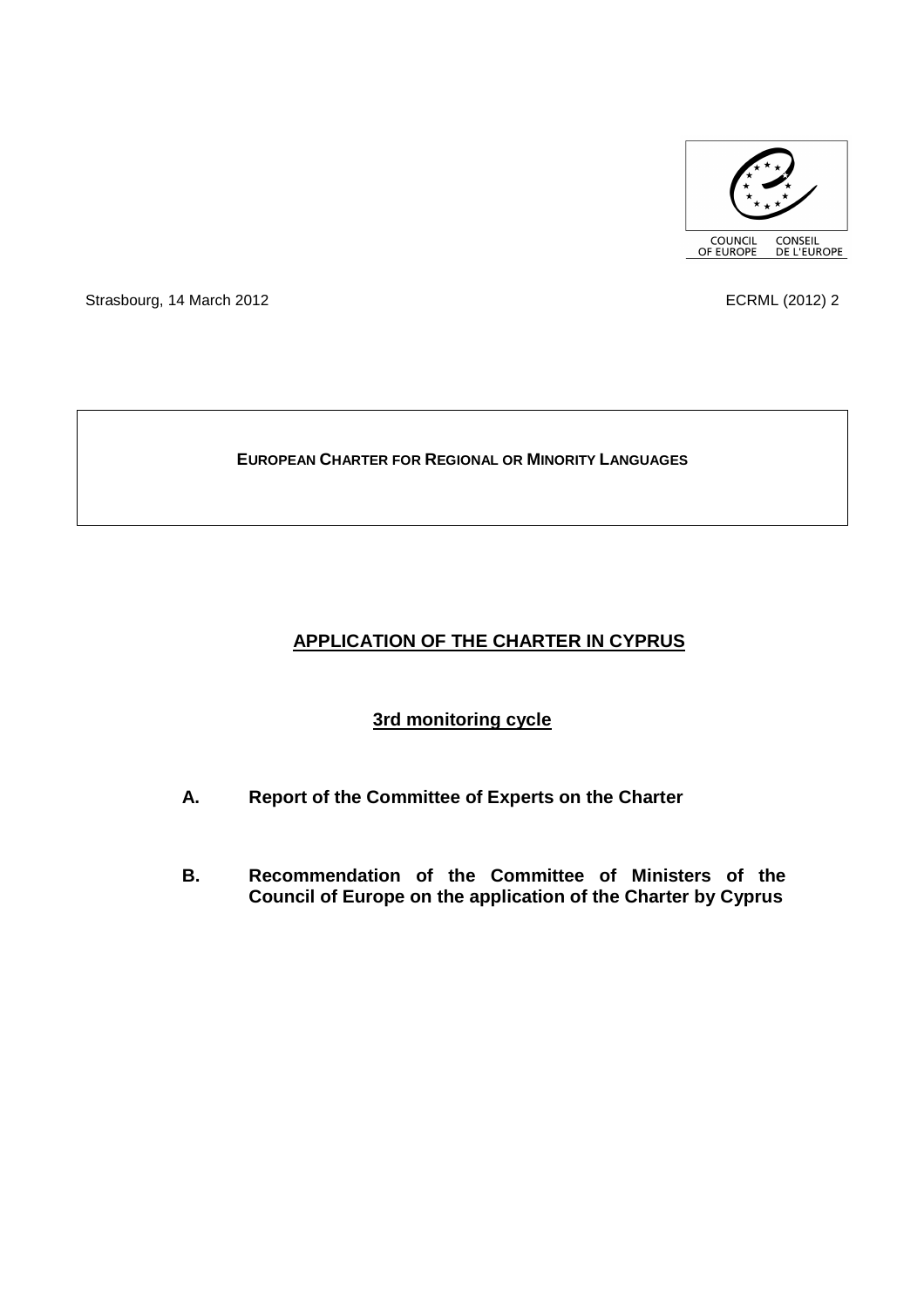The European Charter for Regional or Minority Languages provides for a control mechanism to evaluate how the Charter is applied in a State Party with a view to, where necessary, making Recommendations for improvements in its legislation, policy and practices. The central element of this procedure is the Committee of Experts, established in accordance with Article 17 of the Charter. Its principal purpose is to examine the real situation of the regional or minority languages in the State, to report to the Committee of Ministers on its evaluation of compliance by a Party with its undertakings, and, where appropriate, to encourage the Party to gradually reach a higher level of commitment.

To facilitate this task, the Committee of Ministers has adopted, in accordance with Article 15.1, an outline for the periodical reports that a Party is required to submit to the Secretary General. The report shall be made public by the government concerned. This outline requires the State to give an account of the concrete application of the Charter, the general policy for the languages protected under its Part II and in more precise terms all measures that have been taken in application of the provisions chosen for each language protected under Part III of the Charter. The Committee's first task is therefore to examine the information contained in the periodical report for all the relevant regional or minority languages on the territory of the State concerned.

The Committee's role is to evaluate the existing legal acts, regulations and real practice applied in each State for its regional or minority languages. It has established its working methods accordingly. The Committee gathers information from the respective authorities and from independent sources within the State, with a view to obtaining a just and fair overview of the real language situation. After a preliminary examination of a periodical report, the Committee submits, if necessary, a number of questions to the Party concerned on matters it considers unclear or insufficiently developed in the report itself. This written procedure is usually followed up by an "on-the-spot" visit of a delegation of the Committee to the respective State. During this visit the delegation meets bodies and associations whose work is closely related to the use of the relevant languages, and consults the authorities on matters that have been brought to its attention.

Having concluded this process, the Committee of Experts adopts its own report. This report is submitted to the Committee of Ministers, together with suggestions for recommendations that the latter may decide to address to the State Party.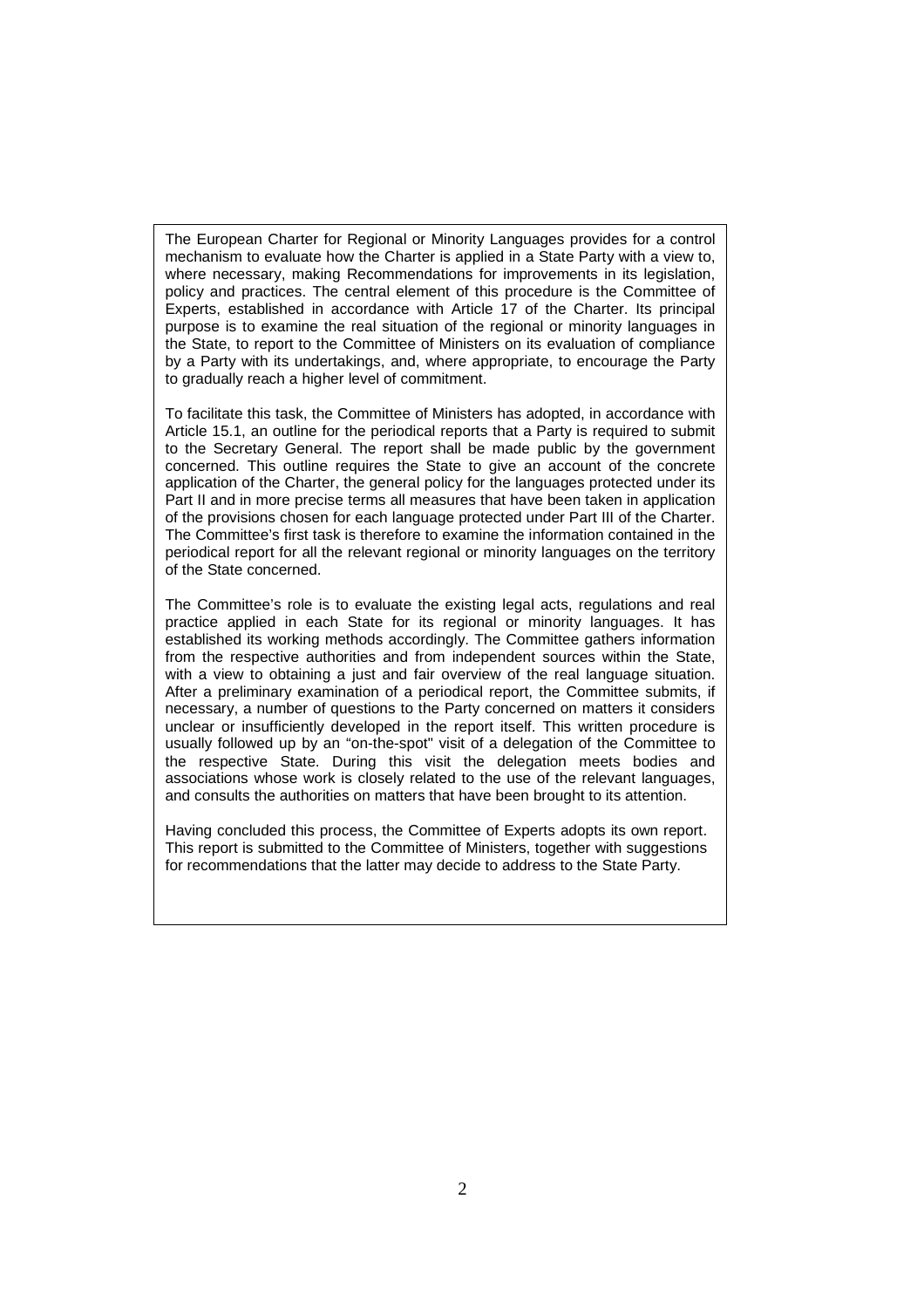## **CONTENTS**

| А. | Report of the Committee of Experts on the application of the Charter in Cyprus  4                          |
|----|------------------------------------------------------------------------------------------------------------|
|    |                                                                                                            |
|    | 1.1<br>1.2<br>Presentation of the regional or minority language situation in Cyprus: update5<br>1.3<br>1.4 |
|    | Chapter 2 - Conclusions of the Committee of Experts on how the Cypriot authorities have                    |
|    | Chapter 3 - The Committee of Experts' evaluation of the application of the Charter                         |
|    | Chapter 4 - Findings of the Committee of Experts in the third monitoring round 19                          |
|    |                                                                                                            |
|    |                                                                                                            |
| В. | Recommendation of the Committee of Ministers of the Council of Europe on the<br>22                         |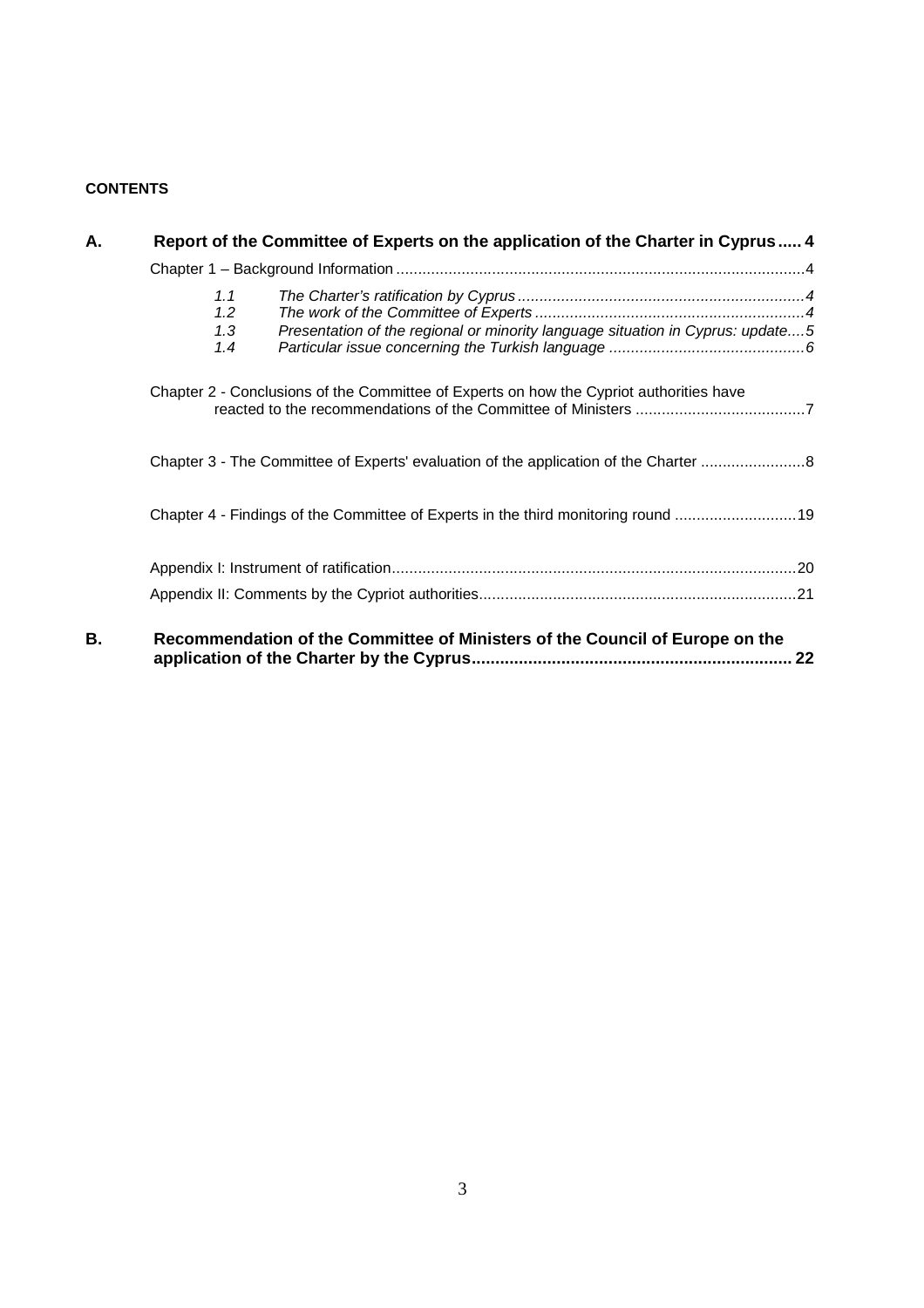## **A. Report of the Committee of Experts on the application of the Charter in Cyprus**

adopted by the Committee of Experts on 19 September 2011 and presented to the Committee of Ministers of the Council of Europe in accordance with Article 16 of the Charter

### **Chapter 1 – Background Information**

### 1.1 The Charter's ratification by Cyprus

1. The Republic of Cyprus signed the European Charter for Regional or Minority Languages (hereafter referred to as "the Charter") on 12 November 1992 and ratified it on 26 August 2002. The Charter entered into force with regard to Cyprus on 1 December 2002. Cyprus declared at the time of deposit of the instrument of ratification that the Charter would apply to the Armenian language. On 3 August 2005, Cyprus withdrew its declaration and replaced it with a revised declaration. The revised declaration clarifies that the Republic of Cyprus undertakes to apply Part II of the Charter to the Armenian language as a "non-territorial" language.

2. The Republic of Cyprus further submitted a declaration on 5 November 2008, pursuant to which the authorities recognise that Cypriot Maronite Arabic also meets the Charter's definition of a regional or minority language. The instrument of ratification is set out in Appendix I to this report.

3. Article 15, paragraph 1 of the Charter requires States Parties to submit three-yearly reports in a form prescribed by the Committee of Ministers.<sup>1</sup> The Cypriot authorities presented their third periodical report to the Secretary General of the Council of Europe on 18 January 2011 (MIN-LANG/PR (2011)1).

### 1.2 The work of the Committee of Experts

4. This third evaluation report is based on the information obtained by the Committee of Experts from the third periodical report of Cyprus, as well as through interviews held with representatives of the regional or minority languages in Cyprus and the Cypriot authorities during the "on-the-spot" visit, which took place on  $4 -$ 5 July 2011.

5. The third monitoring round was conducted without a Committee member from Cyprus, as the previous Cypriot member's mandate had expired in October 2009 and the Cypriot government had not presented a list of candidates for the election of a new member by the Committee of Ministers. The Committee of Experts nevertheless decided that the monitoring, based on the national report, had to be carried through, and the Cypriot authorities agreed to this. The Committee of Experts urges the Cypriot authorities to nominate candidates for a Cypriot member in accordance with Article 17 of the Charter.

6. In the present third evaluation report the Committee of Experts will focus on the provisions and issues which were singled out in the second evaluation report as raising particular problems. It will evaluate in particular how the Cypriot authorities have reacted to the issues detected by the Committee of Experts and, where relevant, to the recommendations made by the Committee of Ministers. The report will firstly recall the key elements of each issue. The Committee of Experts will also look at the new issues detected during the third monitoring round.

7. The present report contains detailed observations which the Cypriot authorities are encouraged to take into account when developing their policy on regional or minority languages. On the basis of these observations, the Committee of Experts has also established a list of general proposals for the preparation of a third set of recommendations to be addressed to Cyprus by the Committee of Ministers, as provided in Article 16, paragraph 4 of the Charter (see Chapter 4.2 of the present report).

<sup>-</sup><sup>1</sup> MIN-LANG (2009) 8 Revised outline for 3-yearly periodical reports as adopted by the Committee of Ministers of the Council of Europe.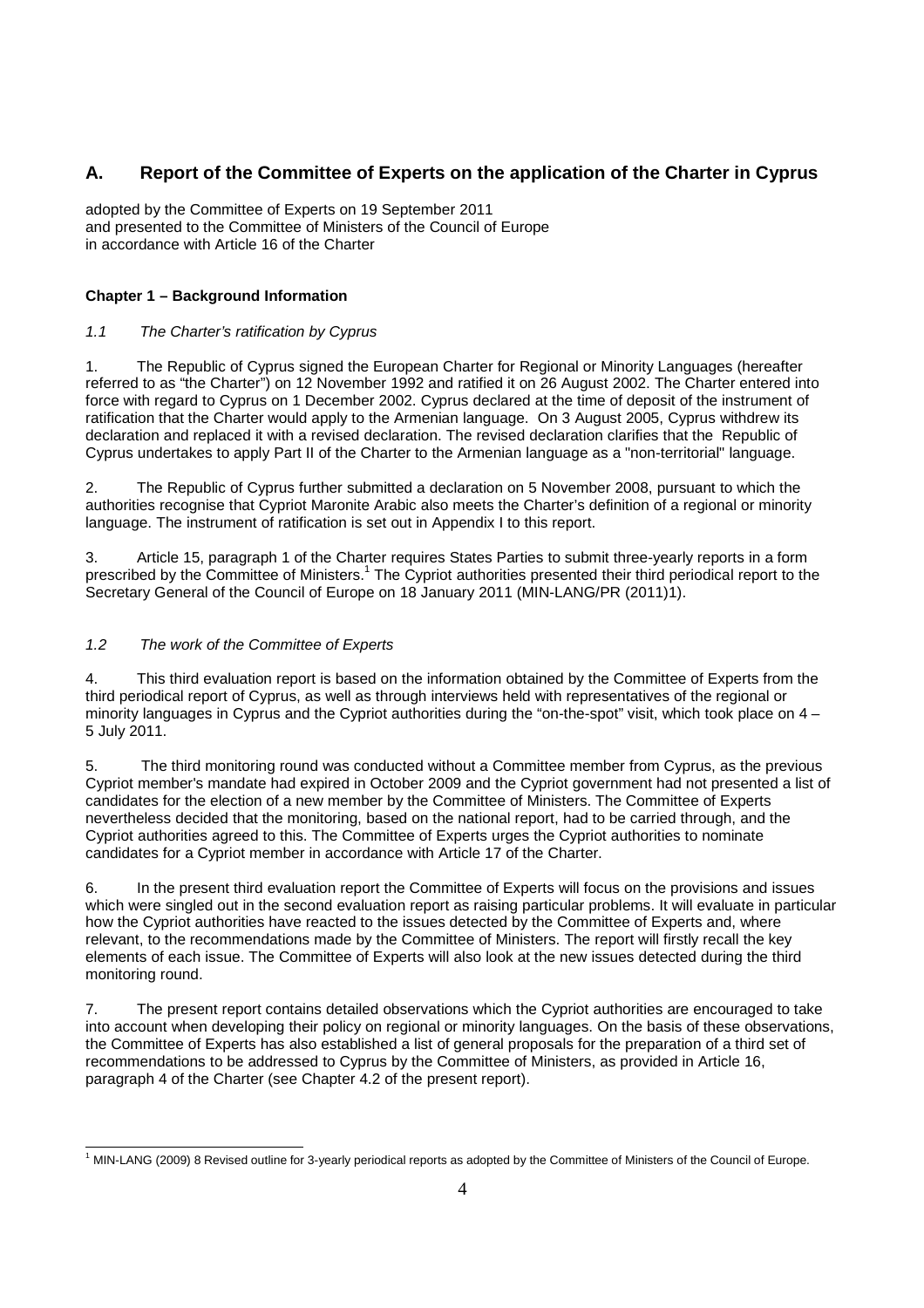8. The present report reflects the policies, legislation and practice prevailing at the time of the on-the-spot visit. Any changes will be taken into account in the next report of the Committee of Experts concerning Cyprus.

9. The present report was adopted by the Committee of Experts on 19 September 2011.

### 1.3 Presentation of the regional or minority language situation in Cyprus: update

10. As mentioned in the previous evaluation reports, the Constitution of Cyprus divides the Cypriot population into two "Communities", Greek and Turkish. The Communities are defined on the grounds of ethnic origin, language, culture and religion. The Constitution further makes reference to "religious groups". As the denomination implies, religious groups are defined by their religious affiliation only. According to this classification, the recognized religious groups of Cyprus are the Armenians, the Maronites and the Latins. The Latin religious group does not have a language separate from the state language. In 1960, a referendum was carried out by which members of the three religious groups, in accordance with Article 2 of the Constitution, had to decide which of the two Communities they wanted to belong to. All three groups chose to belong to the Greek Community. For the purpose of this report, the religious groups will be referred to as minority groups.

11. For all other basic information on the situation of regional or minority languages in Cyprus, the Committee of Experts refers to the relevant paragraphs of the first evaluation report (paragraphs  $9 - 33$ ).

12. The regional or minority languages covered under the Charter in Cyprus are at present the Armenian and the Cypriot Maronite Arabic languages.

13. As regards the number of speakers, in the second monitoring cycle the Committee of Experts was informed that a team of experts on the revitalisation of the Cypriot Maronite Arabic language was planning to carry out a detailed survey on the number of speakers of Cypriot Maronite Arabic, a project funded by the University of Cyprus. The Committee of Experts welcomed the information and looked forward to receiving the results of the survey in the next periodical report.

14. According to the third periodical report, approximately 900 persons, all originating from the village of Kormakitis, in the non-government controlled area, speak Cypriot Maronite Arabic at different levels. The information is based on the data provided by the Committee of Experts for Cypriot Maronite Arabic (see also paragraph 43 below). Official data concerning the number of Cypriot Maronite Arabic-speakers will be available after the 2011 population census.

15. According to additional information available to the Committee of Experts<sup>2</sup>, alongside the 900 speakers mentioned above, there are also 600 young Maronite adults who have a good to basic understanding of the language.

### Kurbetcha/ Romani

16. In the second monitoring cycle, the Committee of Experts was informed that Roma in Cyprus speak mainly Turkish and only some Kurbetcha words. The Committee of Experts asked the Cypriot authorities to provide more detailed information on the use of Kurbetcha in the next periodical report.

17. According to the third periodical report, data on the use of Kurbetcha will be available after the 2011 population census. During the on-the-spot visit, the authorities explained that Roma in Cyprus are considered to be part of the Turkish Community and are regarded as Turkish-speakers. They generally commute between the government-controlled area and the non-government controlled area and it appears that some of them speak Kurbetcha.

18. The Committee of Experts asks the authorities to provide detailed information on the use of Kurbetcha in the next periodical report.

 2 See Introduction to the Sanna Project, Costas M. Constantinou, Brian Bielenberg, in The Sanna Project, Empowerment through Language Revival: Current Efforts and Recommendations for Cypriot Maronite Arabic, edited by Brian Bielenberg and Costas M. Constantinou, PCC Paper 2/2010, p. X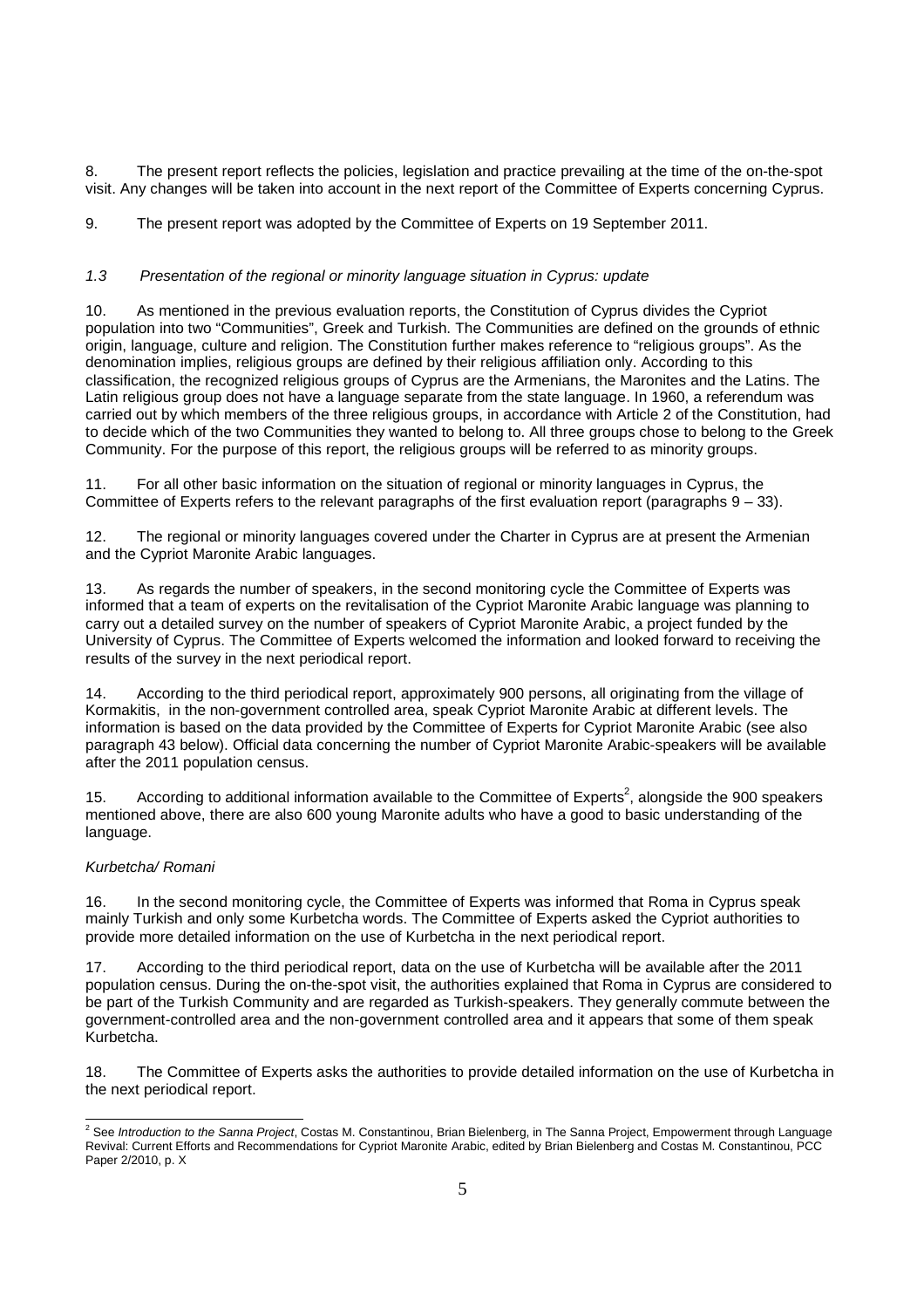### 1.4 Particular issue concerning the Turkish language

19. According to Article 3 of the Constitution of Cyprus, the official languages of the Republic are Greek and Turkish. Based on the information received in the first monitoring cycle, it appeared to the Committee of Experts that Turkish in the government controlled area was *de facto* in a similar position to a regional or minority language but that it did not benefit from the protection under the Charter because of its official status under the Constitution. In the second monitoring cycle the Committee of Experts received limited information on the use of Turkish. It was informed about a primary school in Limassol, attended by Turkish and Greek Cypriot pupils, where part of the education for Turkish Cypriots was in the Turkish language. It further received information that some officials in public administration spoke and used Turkish, as well as some doctors and other staff working in hospitals in the government-controlled area. The Committee of Experts requested more information on the use of Turkish in hospitals and public services in the next periodical report. The Committee of Experts was also informed that weekly sermons at a Mosque in Limassol were held in Turkish and that the public broadcaster Cyprus Broadcasting Corporation (CyBC) continued to broadcast programmes in the Turkish language. The Committee of Experts invited the Cypriot authorities to provide more information on the situation of the Turkish language.

20. In the third periodical report, as well as during the on-the-spot visit, the authorities stressed that as an official language of Cyprus Turkish, was not considered to be covered by the Charter. However, in the present situation in Cyprus, Turkish is de facto in a minority language situation in the government controlled area. The Committee of Experts considers it important to include data about the situation in regard of Turkish in the part of its report where the language situation in Cyprus is presented. The Committee of Experts commends the Cypriot authorities for providing information regarding Turkish, both in periodical reports and during the on-the-spot visits.

21. During the on-the-spot visit, the Committee of Experts received information about the teaching of Turkish in Limassol, both at primary and secondary level, as an elective subject in upper secondary education and as a subject during afternoon classes organized by state institutions. The Committee of Experts was also informed that CyBC broadcasts radio programmes in Turkish, daily from 6 am to 5 pm, on the second channel.

22. The Committee of Experts invites the Cypriot authorities to provide further information on the situation of the Turkish language.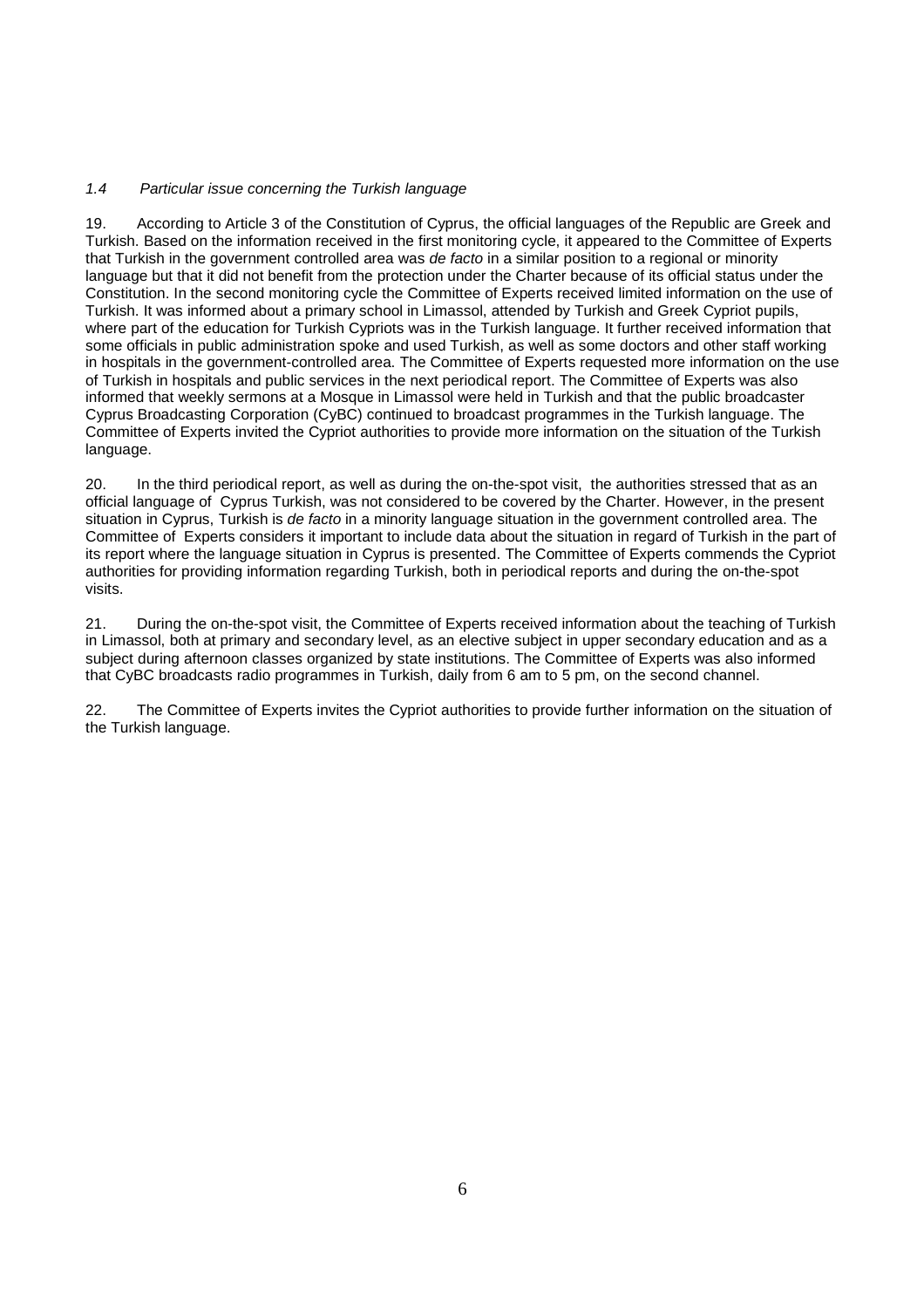### **Chapter 2 - Conclusions of the Committee of Experts on how the Cypriot authorities have reacted to the recommendations of the Committee of Ministers**

### **Recommendation 1**

"adopt a structured policy for the protection and promotion of the Armenian and Cypriot Maronite Arabic languages;"

23. There is still no structured policy for the protection and promotion of the Armenian and Cypriot Maronite Arabic languages. As regards Cypriot Maronite Arabic, an Action Plan for the revitalisation of the language has been prepared, but there are still steps to be taken before it is implemented.

### **Recommendation 2**

"make the policy for financial support to the Armenian and Cypriot Maronite Arabic languages more targeted and transparent;"

24. The Cypriot authorities continue to provide support for various activities of the Armenian and Cypriot Maronite Arabic speakers on the basis of submission of applications. The Parliamentary Representatives of the minority groups are consulted during the process related to the funding of projects.

### **Recommendation 3**

"strengthen the teaching in and of Cypriot Maronite Arabic;"

25. There has been little development in this respect. Cypriot Maronite Arabic is still offered only as an elective extracurricular subject twice a week in the afternoon schedule at the St Maronas school. The Sanna Project, a non-governmental initiative co-funded by the European Economic Area Grants and the Cypriot authorities, has established, inter alia, a "language nest", offering childcare and language immersion.

### **Recommendation 4**

"provide teacher training for Armenian and Cypriot Maronite Arabic."

26. There are still no possibilities for teacher training for Armenian and Cypriot Maronite Arabic. The authorities are preparing to start in-service training seminars for teachers who teach pupils of ethnic minority backgrounds.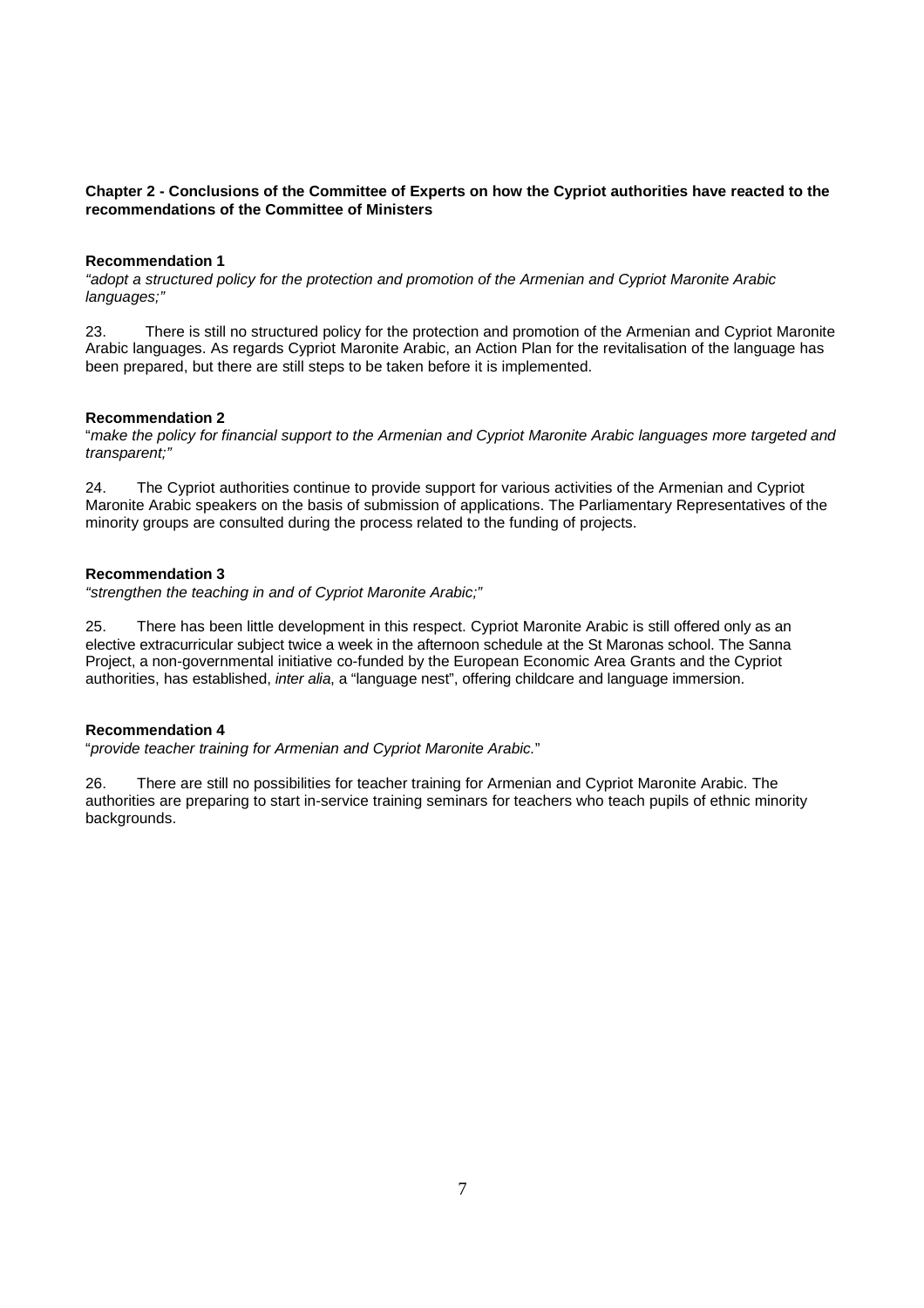### **Chapter 3 - The Committee of Experts' evaluation of the application of the Charter**

27. No languages have been designated by the Cypriot authorities for protection under Part III of the Charter. The Committee of Experts has therefore evaluated how the State has fulfilled each undertaking in Part II (Article 7).

28. The Committee of Experts will focus on the provisions of Part II which were singled out in the second evaluation report as raising particular issues. It will therefore not comment in the present report on provisions where no major issues were raised in the second evaluation report and for which the Committee of Experts did not receive any new information requiring it to reassess its implementation. These provisions are as follows:

Article 7, Paragraph 1.b ; Article 7, Paragraph 2.

29. For these provisions, the Committee of Experts refers to the relevant paragraphs of its previous reports, but reserves the right to evaluate the situation again in future reports.

### **Article 7 – Objectives and principles**

#### **Paragraph 1**

**In respect of regional or minority languages, within the territories in which such languages are used and according to the situation of each language, the Parties shall base their policies, legislation and practice on the following objectives and principles:** 

#### **a the recognition of the regional or minority languages as an expression of cultural wealth;**

30. In the second monitoring cycle, the Committee of Experts was informed of considerations to draw up a new constitution in the framework of a comprehensive solution to the Cyprus question and of the demand of the Parliamentary Representative of the Armenian community with respect to the recognition, by any new constitution, of the minority groups as national minorities or communities in accordance with international legal instruments, and not as religious groups.

31. In the third periodical report the authorities state that the interests and rights of the religious groups will continue to be guaranteed and safeguarded and their opinions will be considered in any final settlement for the Cyprus question on the basis endorsed by the United Nations Security Council of a bizonal, bicommunal federation.

32. The Committee of Experts did not receive any further information regarding the possible establishment of a new constitution and the status of the minority groups and would welcome more information on any new developments in this respect.

#### **c the need for resolute action to promote regional or minority languages in order to safeguard them;**

33. As noted in the second monitoring cycle, the Government of Cyprus does not have an earmarked budget for measures related to the protection and promotion of the Armenian and Cypriot Maronite Arabic languages and projects are granted on the basis of submission of applications.

### Armenian

34. In the second evaluation report, the Committee of Experts noted that, although applications were always granted, the Armenian speakers were dissatisfied with the lack of transparency with respect to the level and allocation of funding and called for a structured funding policy and an involvement of the Armenian-speakers in the decision-making process. The Committee of Experts encouraged the authorities to make the funding procedure more transparent and to find a satisfactory solution to the allocation process of funds, in co-operation with the speakers. Furthermore, the Committee of Ministers recommended that the Cypriot authorities **"adopt a**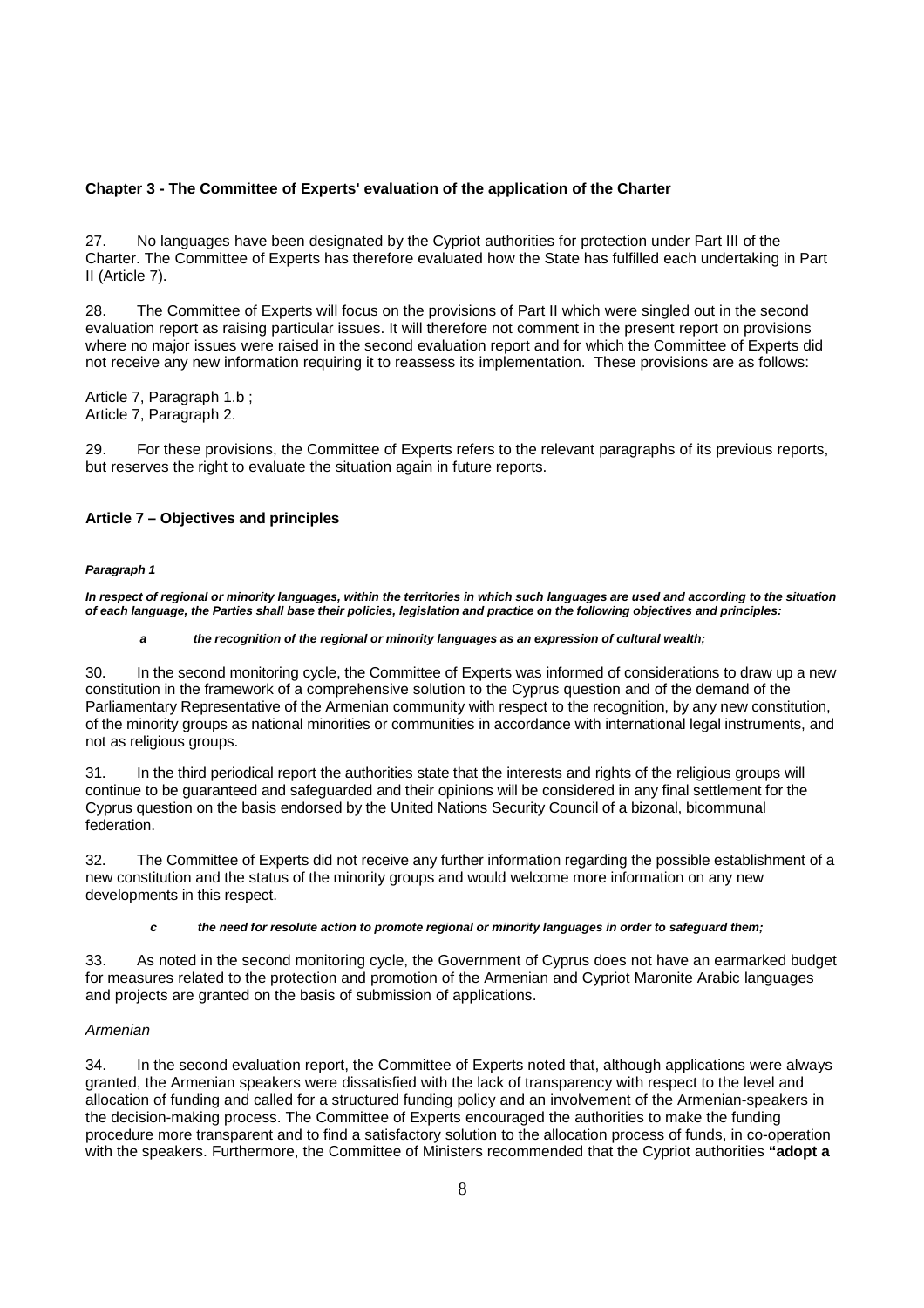### **structured policy for the protection and promotion of the Armenian […] [language]"** and **"make the policy for financial support to the Armenian […] [language] more targeted and transparent".**

35. In the third periodical report, the authorities refer to the funding policy of the Ministry of Education and Culture, which is based on five strategy pillars (enrichment of cultural institutions; protection and promotion of Cyprus' cultural heritage and contemporary culture and their incorporation in everyday life; enhancement of the relationship between culture and education; support and promotion of contemporary Cypriot artistic literary creation; promotion and dissemination of contemporary Cypriot artistic and literary creation abroad). In addition, the above-mentioned ministry offers ad hoc funding, depending on the need of the community and the proposed action. The authorities also reiterate that no funds are earmarked for minority languages in the budget of the Ministry of Education and Culture. They further explain that the request of the representatives of the minority groups to be informed about all applications submitted by members of their community and to have the final word on the amount awarded cannot be satisfied, as it contravenes legal provisions and the principle of good governance. However, the authorities informed the Committee of Experts that the Parliamentary Representatives of the minority groups are consulted during the process related to the funding of projects.

36. During the on-the-spot visit, the Committee of Experts was informed by the Armenian-speakers that they are generally satisfied with the cooperation with the authorities and the financial support, although this still does not cover all the costs related to their activities. They underlined the importance of the support for the Nareg schools<sup>3</sup>, which are completely financed by the state, as well as for the Armenian Church.

37. The Committee of Experts is aware that the Cypriot authorities provide support to the Armenianspeakers for various projects and activities. It is, however, of the view that there is still the need for a more structured approach with respect to the Armenian language in order to ensure its protection and promotion. A more structured approach means in practice that the most important and/or most immediately needed measures are given priority, based on a comprehensive perspective or plan on the protection and promotion of the language.

### Cypriot Maronite Arabic

38. In the second monitoring cycle the Committee of Experts received information on various steps taken by the authorities to safeguard Cypriot Maronite Arabic. A scientific symposium aimed at initiating the process of protecting the language had been organized and as a result, a team of experts advised on further measures. A Cypriot Maronite Arabic revitalisation group, composed of experts and representatives of the speakers and of the authorities had been set up, working on four areas: language awareness, language revival, language documentation and financial resources. Furthermore, the Cypriot authorities decided to formally set up a team of experts responsible for drafting and implementing an action plan for Cypriot Maronite Arabic. In the meantime, the language had also been codified and could be employed as a written language. As an immediate measure, the authorities had also provided financial support for the organization of a one-week language immersion summer camp in the village of Kormakitis, in August 2008. The Committee of Experts commended the authorities for the measures taken and welcomed the concerted action between the experts, the speakers and the government. It pointed out that more financial resources needed to be allocated for the action plan to be implemented and for the work of the team of experts and the revitalisation group to be carried out effectively in the long run. The Committee of Experts was also of the view that any action plan should be embedded within a comprehensive language policy, as recommended by the Committee of Ministers. The Committee of Experts encouraged the Cypriot authorities to allocate adequate funds to further the protection and promotion of Cypriot Maronite Arabic. Furthermore, the Committee of Ministers recommended that the Cypriot authorities **"adopt a structured policy for the protection and promotion of the […] Cypriot Maronite Arabic [language]" and "make the policy for financial support to the […] Cypriot Maronite Arabic [language] more targeted and transparent".** 

39. According to the third periodical report, the Cypriot authorities have continued to contribute financially to the organization of the one-week language immersion summer camp, which has taken place yearly in the village of Kormakitis. They also subsidise the production of a CD with songs for children in Cypriot Maronite Arabic and cover the costs for the participation in the summer-camp of a Lebanese instructor, who teaches children

 3 There are three Nareg Armenian schools in Cyprus (Nicosia, Limassol and Larnaca). They have a special status and provide Armenian language education.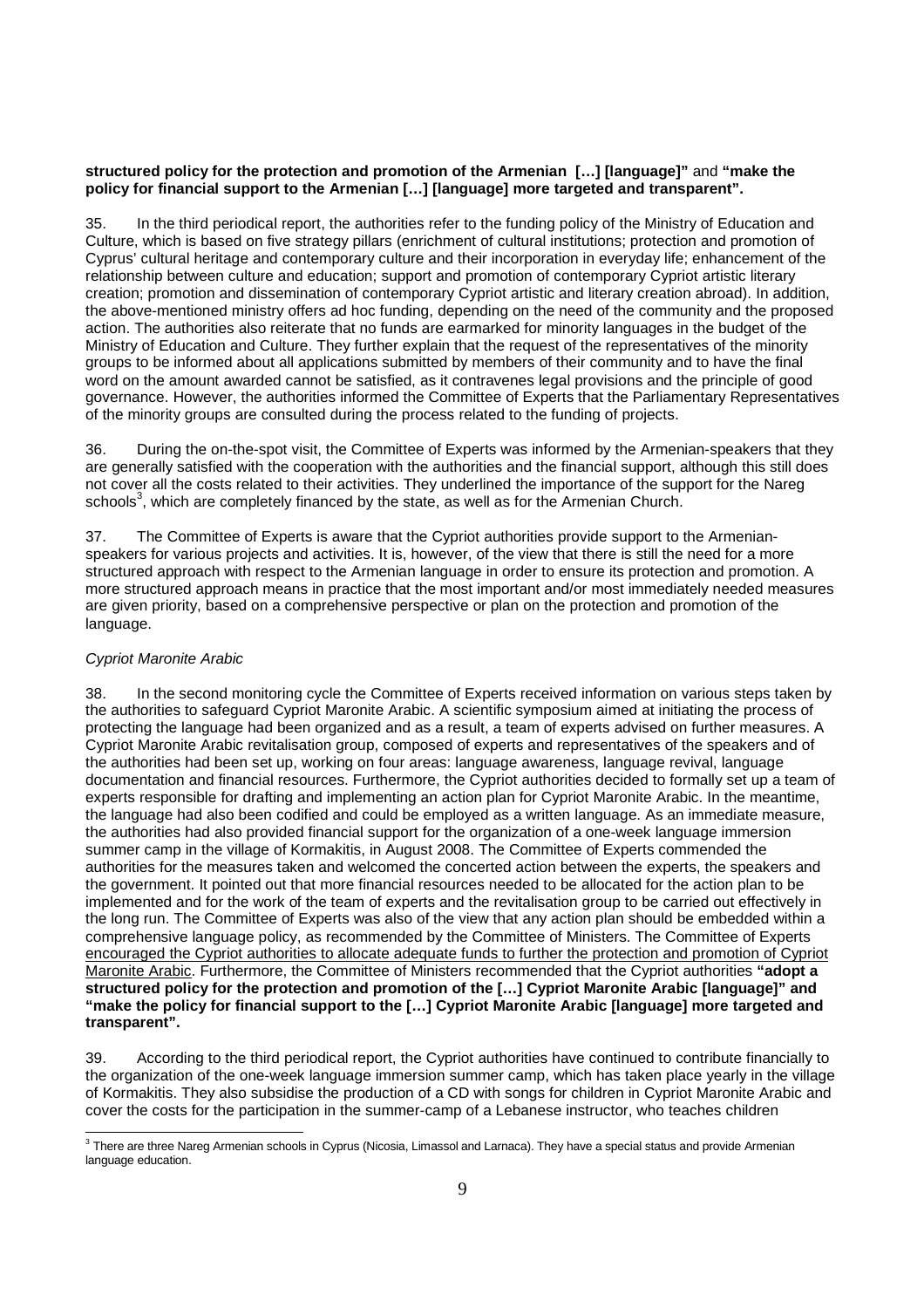traditional dances. During the on-the-spot visit, the Maronite Parliamentary Representative suggested that the language immersion camp should be organised more often, in order to provide young Maronites with an opportunity to practice and maintain contact with the language.

40. The authorities also informed that they continue to fund afternoon classes of Cypriot Maronite Arabic at the St. Maronas Primary School in Anthoupolis and the production of unofficial teaching material, developed by the teachers of Cypriot Maronite Arabic. Free transport is offered to all secondary education pupils, as well as to the pupils attending St Maronas Primary School.

41. During the on-the-spot visit, the authorities further explained that Maronite NGOs receive annual financial support from the Ministry of the Interior for various projects, including in the village of Kormakitis. It is, however, not clear to the Committee of Experts how many of these projects actually target the promotion and protection of Cypriot Maronite Arabic.

42. During the on-the-spot visit the Committee of Experts was also informed about the Sanna Project, a non-governmental initiative co-funded by the European Economic Area Grants and the Cypriot authorities. The project specifically aimed to create a community cultural and language centre for Maronite children and youth, which would combine recreation activities with language immersion, raise awareness of the benefits of protecting and reviving Cypriot Maronite Arabic and transfer experiences from the Sámi revitalisation process<sup>4</sup>. The project, setting up Payt el Sanna/ House of Sanna, developed various activities dedicated to Cypriot Maronite Arabic: a "language nest", a theatre class, a music class, a multimedia Greek to Cypriot Maronite Arabic dictionary and phrasebook, a workshop on minority language protection and revitalization in cooperation with a Sámi NGO<sup>5</sup>. The Committee of Experts welcomes this initiative, which it considers as an important step in the revitalisation of Cypriot Maronite Arabic and its promotion among the young speakers.

43. According to the information received in the third periodical report and during the on-the-spot visit, the Committee of Experts for Cypriot Maronite Arabic was appointed by the Council of Ministers of the Republic of Cyprus in September 2008. Its members are academics, representatives of the Cypriot Maronite Arabicspeakers and representatives of the authorities. A comprehensive Action Plan for the codification and revitalisation of Cypriot Maronite Arabic was prepared by May 2009. This contains a general description and a pre-assessment of the current situation of Cypriot Maronite Arabic, a proposed action plan for the revitalisation of the language, including budgetary justification and special provisions in the budget (budget analysis for the codification, for developing instructional methodology and material and for the revitalisation), funding resources, the mandate of the Committee of Experts and of the Coordination Committee of Cypriot Maronite Arabic and a final proposal for the adoption of an alphabetical codification. According to the proposed roadmap, all the actions have to be concluded within two fiscal years. However, the Committee of Experts has been informed by the authorities that there are still formal steps to be taken before the adoption and implementation of the proposed Action Plan. The authorities are planning to address these issues, together with the Committee of Experts for Cypriot Maronite Arabic, in September 2011.

44. The Committee of Experts notes that there has been little progress regarding the implementation of a structured and comprehensive policy with respect to Cypriot Maronite Arabic. While the authorities support various activities and projects, important measures specifically targeting the Cypriot Maronite Arabic language seem to depend on the approval and implementation of the above-mentioned Action Plan. Bearing in mind the situation of Cypriot Maronite Arabic, the Committee of Experts underlines the need for immediate structured action in this respect.

**The Commitee of Experts urges the Cypriot authorities to adopt and implement a structured policy with respect to Cypriot Maronite Arabic.** 

 4 See Introduction to the Sanna Project, Costas M. Constantinou, Brian Bielenberg, in The Sanna Project, Empowerment through Language Revival: Current Efforts and Recommendations for Cypriot Maronite Arabic, edited by Brian Bielenberg and Costas M. Constantinou, PCC Paper 2/2010

<sup>&</sup>lt;sup>5</sup> See Introduction to the Sanna Project, Costas M. Constantinou, Brian Bielenberg, in The Sanna Project, Empowerment through Language Revival: Current Efforts and Recommendations for Cypriot Maronite Arabic, edited by Brian Bielenberg and Costas M. Constantinou, PCC Paper 2/2010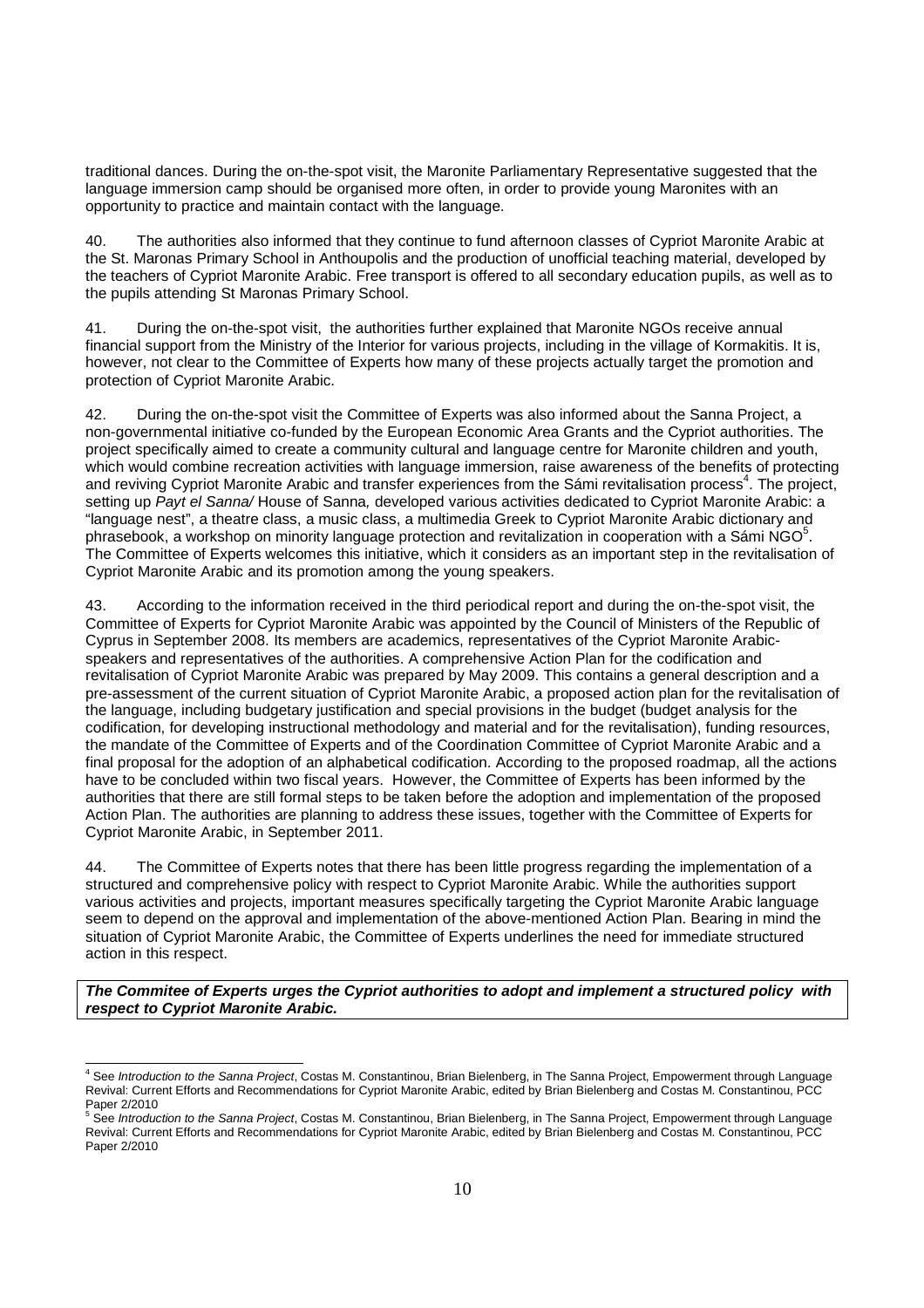#### **d the facilitation and/or encouragement of the use of regional or minority languages, in speech and writing, in public and private life;**

### Armenian

45. In the second monitoring cycle, the Committee of Experts did not receive any information regarding the extent to which the 2006-2008 programme, concluded in the framework of the Agreement on cooperation in the field of culture, education and science between Cyprus and Armenia, was implemented in practice. It therefore asked the Cypriot authorities to provide information on any activities carried out under the programme in relation to the promotion of the Armenian language. As regards media, the Committee of Experts had been informed that the Cypriot authorities provided subsidies for the production costs of the print media of the recognized minority groups. The Armenian-speakers welcomed this, but did not consider the amount of funding sufficient.

46. According to the third periodical report and the information received from the representatives of the Armenian-speakers during the on-the-spot visit, there is significant cooperation with Armenia in the cultural field and various activities are carried out. The authorities report that they provide financial support for a number of cultural activities (subsidies for transport, accommodation and fees of Armenian dance instructors, subsidies for the participation of Armenian dance groups in "Kypria" Cultural Festival). They further report that the University of Cyprus co-operated with the Armenian authorities in promoting the setting up of a Chair of Armenian History and Civilisation. As to the field of language and education, there seem to be limitations, also reported by the speakers, because of the language differences between the varieties spoken in Armenia and by the Diaspora. The authorities stated that they have consulted the community with respect to the exchange of experts for the inservice training of teachers of the Nareg schools in Armenian, and it was decided that the Nareg schools should appoint an expert from Armenia to deal with the language issues. The Committee of Experts looks forward to receiving more information in this respect.

47. With respect to media, according to the third periodical report, the authorities have provided support to an Armenian newsletter. The Committee of Experts has been informed by the representatives of the speakers that the financial support granted by the authorities to the Armenian print media partly covers the costs for the production of the monthly publication Artsagang and has contributed to improving it and ensuring its regular publication.

48. The Committee of Experts has also been informed that the authorities offer financial support to the Armenian Church, which holds services in Armenian.

49. Documents in Armenian are also admissible in judicial proceedings as evidence.

50. The Committee of Experts asks the authorities to provide more information with respect to the measures taken to facilitate and/or encourage the use of Armenian in public life.

### Cypriot Maronite Arabic

51. In the second monitoring cycle, the Committee of Experts was informed that an alphabet for Cypriot Maronite Arabic had been developed and this had been launched by the Maronite community in December 2007. An official recognition from the Ministry of Education and Culture was still pending. Some news articles in Cypriot Maronite Arabic were already appearing in the Maronite periodicals. The Committee of Experts commended the authorities for initiating the process of codifying Cypriot Maronite Arabic, thus enabling its use in other areas of public life. With respect to the establishment of a culture and youth centre for the Maronites, the Committee of Experts noted in the second evaluation report that the authorities suggested the use of the facilities of the Maronite primary school St Maronas in Anthoupolis for the cultural needs of the Maronite community, until a solution could be identified. The Committee of Experts did not receive any further information with regard to this issue and looked forward to receiving information on any developments in the next periodical report.

52. During the on-the-spot visit, the Committee of Experts was informed that there are two monthly publications of the Maronite community, which receive financial support from the authorities. Some articles continue to appear in Cypriot Maronite Arabic, using the previously developed alphabet.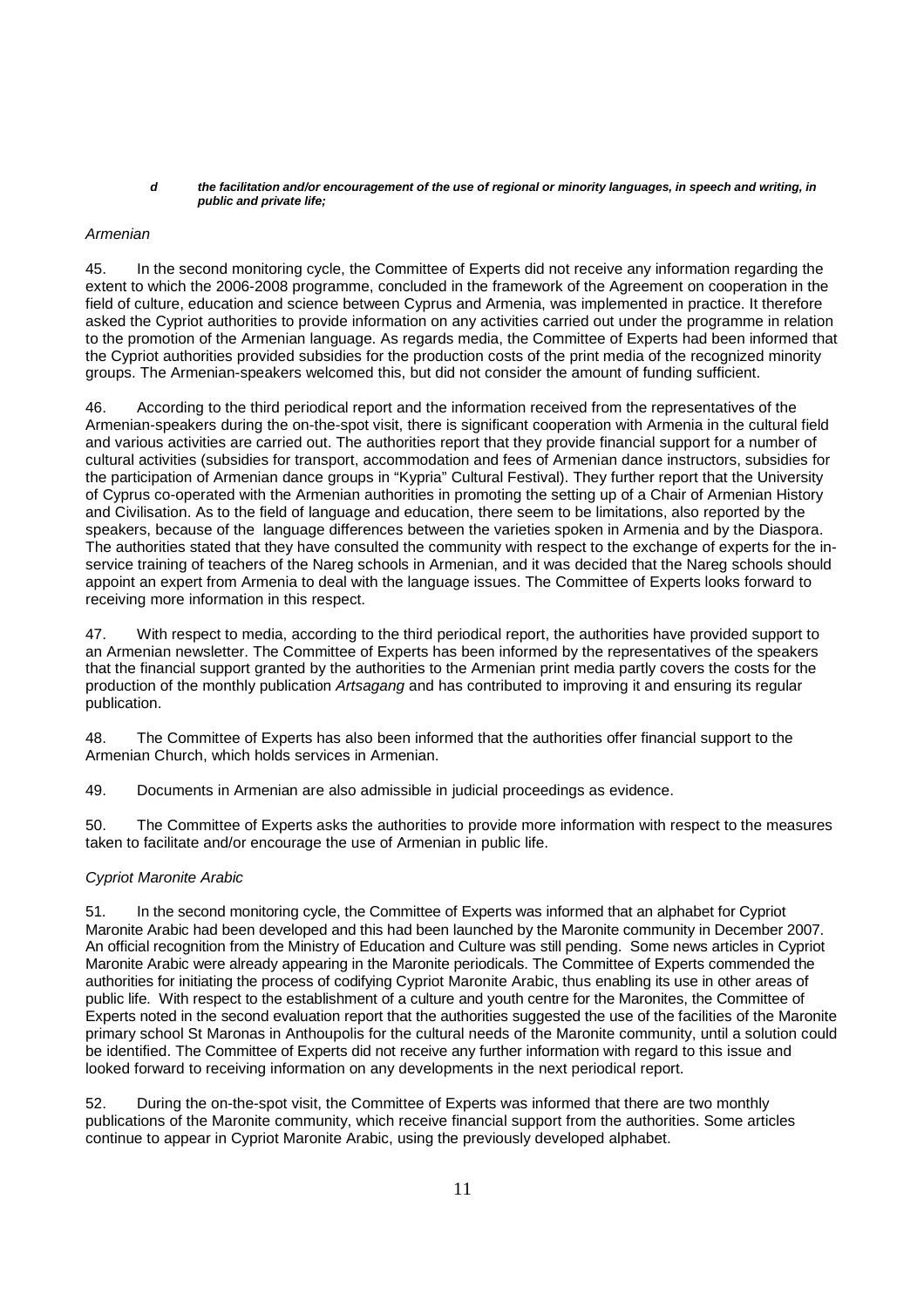53. According to the third periodical report, there are no further developments with respect to the establishment of a Maronite Cultural Centre. During the on-the-spot visit the authorities explained that a plot of land for the centre had been granted in 1996, but no further steps towards the establishment of a Maronite Cultural Centre have been taken.

### Broadcasting media

54. In the second evaluation report, the Committee of Experts noted that CyBC continued to broadcast a daily one-hour radio programme in Armenian, but the annual one-hour television programme, broadcast on the Armenian Christmas Day, had been discontinued. The CyBC weekly radio-programme dedicated to the Maronite community had been extended to a total broadcasting time of 55 minutes, out of which ten minutes were in Cypriot Maronite Arabic.The Committee of Experts was also informed that CyBC was planning to include a 30 minute television programme dedicated to the minority groups and held discussions with representatives of the three minority groups. No agreement had yet been reached. The Committee of Experts encouraged the Cypriot authorities to encourage and/ or facilitate the broadcasting of television programmes in Armenian and Cypriot Maronite Arabic.

55. According to the third evaluation report, CyBC is examining the possibility of broadcasting television programmes in Armenian and Cypriot Maronite Arabic. During the on-the-spot visit, the representatives of CyBC explained that they are considering broadcasting at least one live programme per year in Armenian and in Cypriot Maronite Arabic, starting with the new season in autumn 2011.

56. CyBC continues to broadcasts a daily one-hour radio programme in Armenian, from 5 pm to 6 pm. The Armenian Christmas religious service is also broadcast live on TV.

57. It also continues to broadcast a one-hour radio-programme dedicated to the Maronite community, in Greek. The representatives of the Cypriot Maronite Arabic-speakers informed the Committee of Experts of their wish for programmes also in their language, which could include, for example, teaching of the language.

58. The Committee of Experts did not receive any information on how the authorities have encouraged and/or facilitated the broadcasting of television programmes in Armenian and Cypriot Maronite Arabic. It asks the authorities to provide such information in the next periodical report.

#### **e the maintenance and development of links, in the fields covered by this Charter, between groups using a regional or minority language and other groups in the State employing a language used in identical or similar form, as well as the establishment of cultural relations with other groups in the State using different languages;**

59. In the second periodical report, the Committee of Experts was informed that the Cypriot authorities encouraged the Parliamentary Representatives of the Armenians and the Maronites to engage in closer relations, but that there did not seem to be a demand for this.

60. According to the information received during the on-the-spot visit, the Parliamentary Representatives of the Armenians and of the Maronites have been cooperating. However the Committee of Experts received no information on cooperation of the two groups outside the cooperation of its Parliamentary Representatives and asks the authorities to provide such information in the next periodical report.

#### **f the provision of appropriate forms and means for the teaching and study of regional or minority languages at all appropriate stages;**

### Armenian

61. In the second evaluation report, the Committee of Experts was unclear about the actual number of classes taught in Armenian at the different levels of education at the Nareg schools and whether they were taught as an integral part of the curriculum. It asked the Cypriot authorities to provide detailed information in this respect in the next periodical report. With respect to textbooks, the Committee of Experts had been informed in the second monitoring cycle that the Ministry of Education and Culture agreed to finance a three-year project to develop schoolbooks for Armenian education in Cyprus. The Committee of Experts also noted in the second evaluation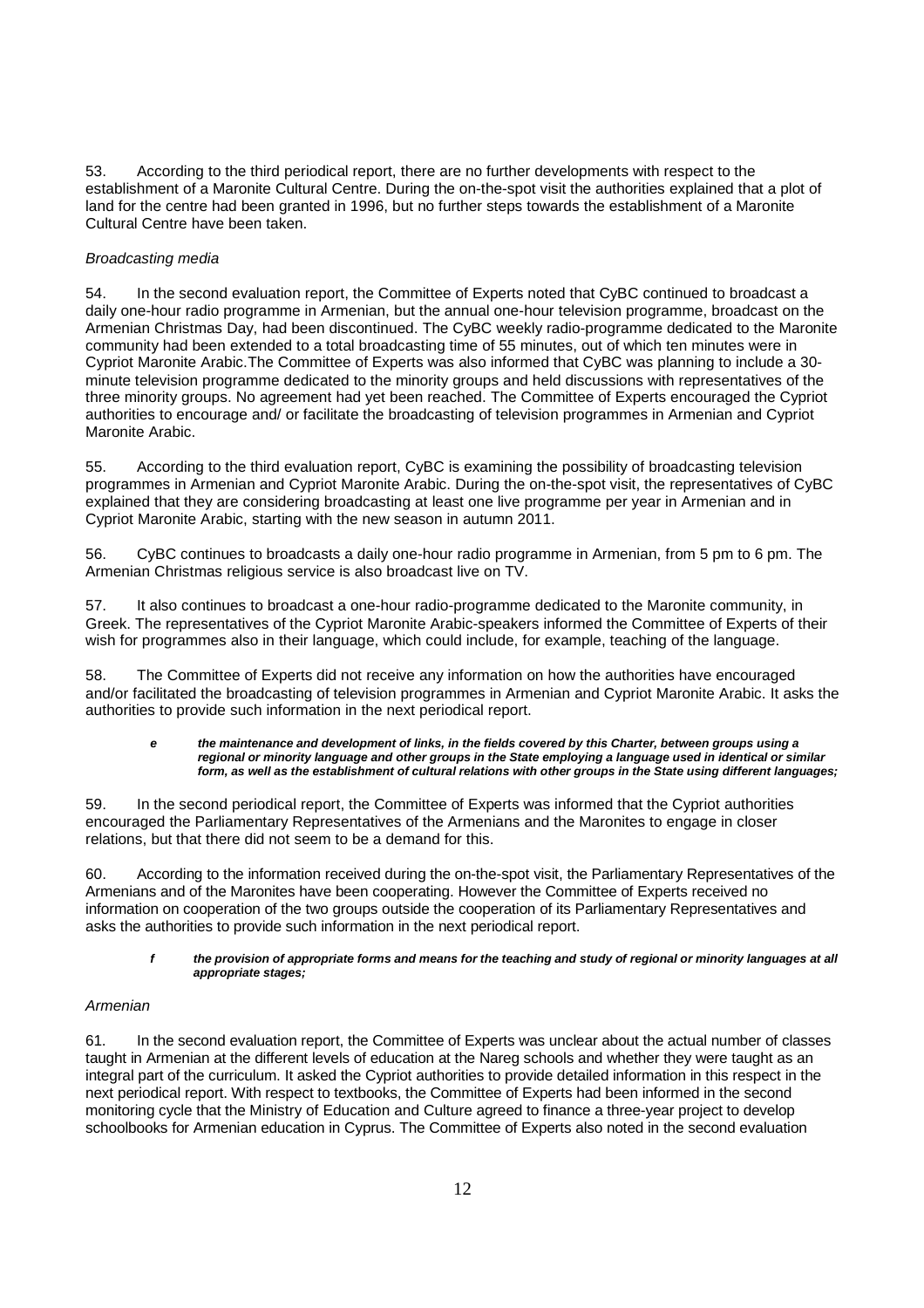report that the future of the valuable library of the Melkonian Educational Institute (MEI)<sup>6</sup> was unclear and the plans to integrate it into the University library had not yet been implemented. It asked the authorities to provide information on the implementation of these plans. Furthermore, the Committee of Experts asked the Cypriot authorities to provide further information on new developments concerning the MEI in the next periodical report. With respect to teacher training, the Committee of Experts noted in the second monitoring cycle that there was still no possibility to receive specific teacher training for teachers of Armenian-medium education and the Ministry of Education and Culture would examine the possibility of offering teacher training under the strategic plan for the educational reform. Considering the delicate position of Armenian secondary education prevailing at that time, the Committee of Experts reiterated the need to provide teacher training in Armenian. The Committee of Experts urged the Cypriot authorities to arrange teacher training in Armenian. Furthermore, the Committee of Ministers recommended that the Cypriot authorities **"provide teacher training for Armenian […]".** 

62. According to the third periodical report, at the Nareg schools Armenian is the language of instruction at primary level. English and Greek are both taught as a second language. Armenian Language is taught for six to ten lessons of 35 minutes each per week. At secondary level, the school follows the general curriculum. Armenian Language and Literature, Armenian History and Religion are taught as a part of a special additional curriculum, for a total of six lessons of 45 minutes each per week. These are also the only subjects taught in Armenian. During the on-the-spot visit, the Committee of Experts was informed that the teaching of Armenian takes place at the end of the school day and that its teaching should be strengthened. The Armenian-speakers expressed their concern about the low level of the language competence of the young generation.

63. The third periodical report also refers to afternoon classes in the history, the language and culture of the recognized minority groups, provided free of charge at the state-funded educational institutions.

64. 180 pupils currently attend the Nareg schools, most of them at pre-school and primary level. The Nareg secondary school covers only the first three years of secondary education and most of the Armenian-speaking pupils attend other schools, including private schools. The authorities offer subsidies to the Armenian pupils attending private schools, but the Committee of Experts has been informed that these cover at present only a low percentage of the fees. Most of the former MEI pupils chose to enrol at the American Academy<sup>7</sup>, which offered a special curriculum related to the Armenian language.

65. The Armenian community intends to strengthen the Nareg schools. In 2011, a summer school was organized for the first time for the Nareg pupils.

66. The Committee of Experts did not receive any further information with respect to the project to develop schoolbooks for Armenian education in Cyprus.

67. The Committee of Experts encourages the authorities to strengthen Armenian secondary education.

68. As regards the MEI library, according to the information received in the third monitoring cycle, consultations took place between the authorities, the Armenian General Benevolent Union (AGBU)<sup>8</sup> and the Representative of the Armenian community, in order to integrate the Library of the MEI in the national network of public libraries. However, the AGBU, the owner of the library, strongly opposes this project. During the on-the-spot visit, the representatives of the Armenian-speakers expressed their concern about the situation of the library, which contains valuable books, documents and maps. The Committee of Experts asks the authorities to provide further information in the next periodical report.

69. With respect to the MEI, according to the third periodical report, there have been no further developments, as AGBU maintains its position concerning the closure of the school. During the on-the-spot visit, the Committee of Experts was informed that an organisation from Armenia is interested in reopening the school. The Committee of Experts asks the authorities to provide further information in the next periodical report.

 6 The Melkonian Educational Institute was an internationally recognised Armenian private school in Nicosia, providing bilingual Armenian-English secondary education. It had existed for over 70 years and was closed down in 2005. (see also paragraphs 88-91, 1<sup>st</sup> evaluation report )<br><sup>7</sup> The American Academy is a private secondary school in Nicosia.

 $8$  The AGBU is the organisation entrusted with the custodian and management rights of the MEI.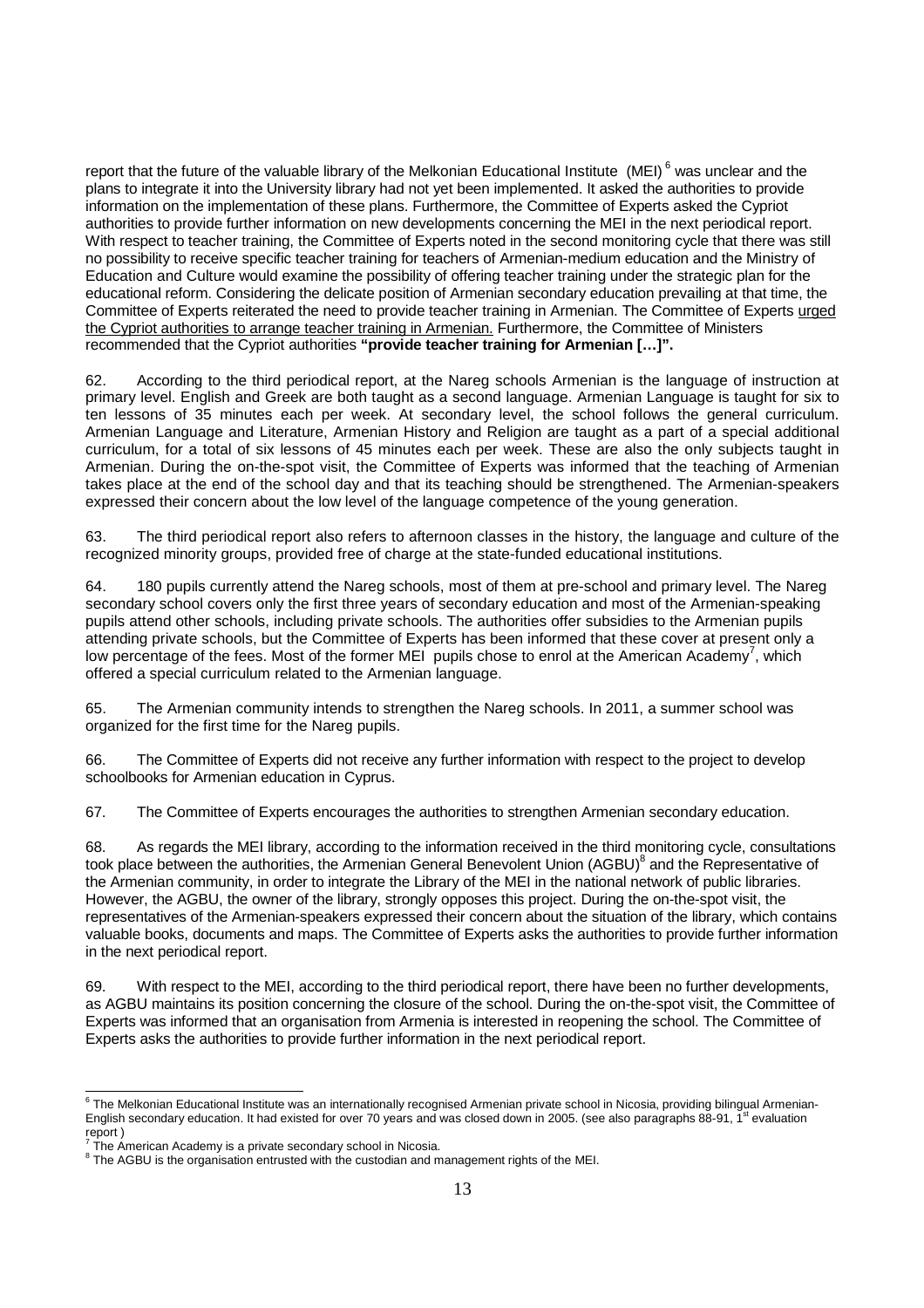70. As regards teacher training, according to the third periodical report, the authorities are prepared to organize, through the Cyprus Pedagogical Institute, starting with the current academic year, in-service training seminars and conferences for teachers who will teach pupils from ethnic minority backgrounds. The Cyprus Pedagogical Institute is currently preparing in-service training for the teachers of Armenian, especially designed for the educators at the Nareg schools, and the Ministry of Education and Culture will fund the entire project.

71. The Committee of Experts understands that at present there are still no possibilities for teachers of Armenian-medium education to receive specific teacher training. During the on-the-spot visit, the Armenianspeakers expressed their concern with respect to teacher training and the future of Armenian-education. They have again underlined the negative impact the closure of the MEI had for teacher training and for Armenian education as a whole.

72. The Committee of Experts has also been informed that the Nareg schools board has started to organise specialized training seminars for the Armenian teachers, led by an Armenian teacher competent in Western Armenian.

### **The Committee of Experts strongly urges the Cypriot authorities to provide teacher training for Armenian.**

### Cypriot Maronite Arabic

73. In the second evaluation report, the Committee of Experts noted that despite some important measures taken to improve the offer of Cypriot Maronite Arabic education at primary level, the teaching of Cypriot Maronite Arabic still needed to be strengthened. It urged the authorities to provide for the teaching of Cypriot Maronite Arabic at primary school level and in particular to arrange for the training of teachers and the production of teaching materials. Furthermore, the Committee of Ministers recommended that the Cypriot authorities **"strengthen the teaching in and of Cypriot Maronite Arabic" and "provide teacher training for […] Cypriot Maronite Arabic".** 

74. The Committee of Experts also noted, in the second evaluation report, that the Ministry of Education and Culture had agreed to offer Cypriot Maronite Arabic classes within the regular curriculum hours as from school year 2008/ 09. Due to the contradictory information received on the implementation of this offer, the Committee of Experts invited the authorities to clarify how the teaching of Cypriot Maronite Arabic has been integrated into the regular curriculum. It also encouraged the authorities to consider increasing the number of hours of Cypriot Maronite Arabic. The Committee of Experts also encouraged the authorities to consider the possibility of offering Cypriot Maronite Arabic classes at other schools if there was a sufficient number of pupils who wished to learn the language. The Committee of Experts furthermore encouraged the authorities to consider the possibility of offering Cypriot Maronite Arabic classes at pre-school and secondary school level. In the second evaluation report, the Committee of Experts also encouraged the authorities to produce teaching materials.

75. According to the third periodical report and the information received during the on-the-spot visit, Cypriot Maronite Arabic is still offered only as an elective extracurricular subject twice a week in the afternoon schedule at the St Maronas school and is attended by 20 pupils.

76. The authorities also state that there has been no request for the teaching of Cypriot Maronite Arabic at other schools. During the on-the-spot visit, the Representative of the Maronite community pointed out that Cypriot Maronite Arabic classes in other schools, such as St Mary School in Limassol and Terrasanta School would be necessary steps for the promotion of the language. The Committee of Experts encourages the authorities to offer Cypriot Maronite Arabic classes at other schools.

77. According to the third periodical report, there has been no request for Cypriot Maronite Arabic classes at pre-school and secondary level. However, the Committee of Experts has been informed of the Sanna Project, which established, *inter alia*, a language nest.

78. As regards teaching materials, the authorities explain that unofficial teaching material, developed by teachers, is currently used. Before being officially adopted, it has to be submitted to the Ministry of Education and Culture for assessment. The Ministry of Education and Culture has asked the community to designate an expert, to work with them on the assessment of the teaching materials.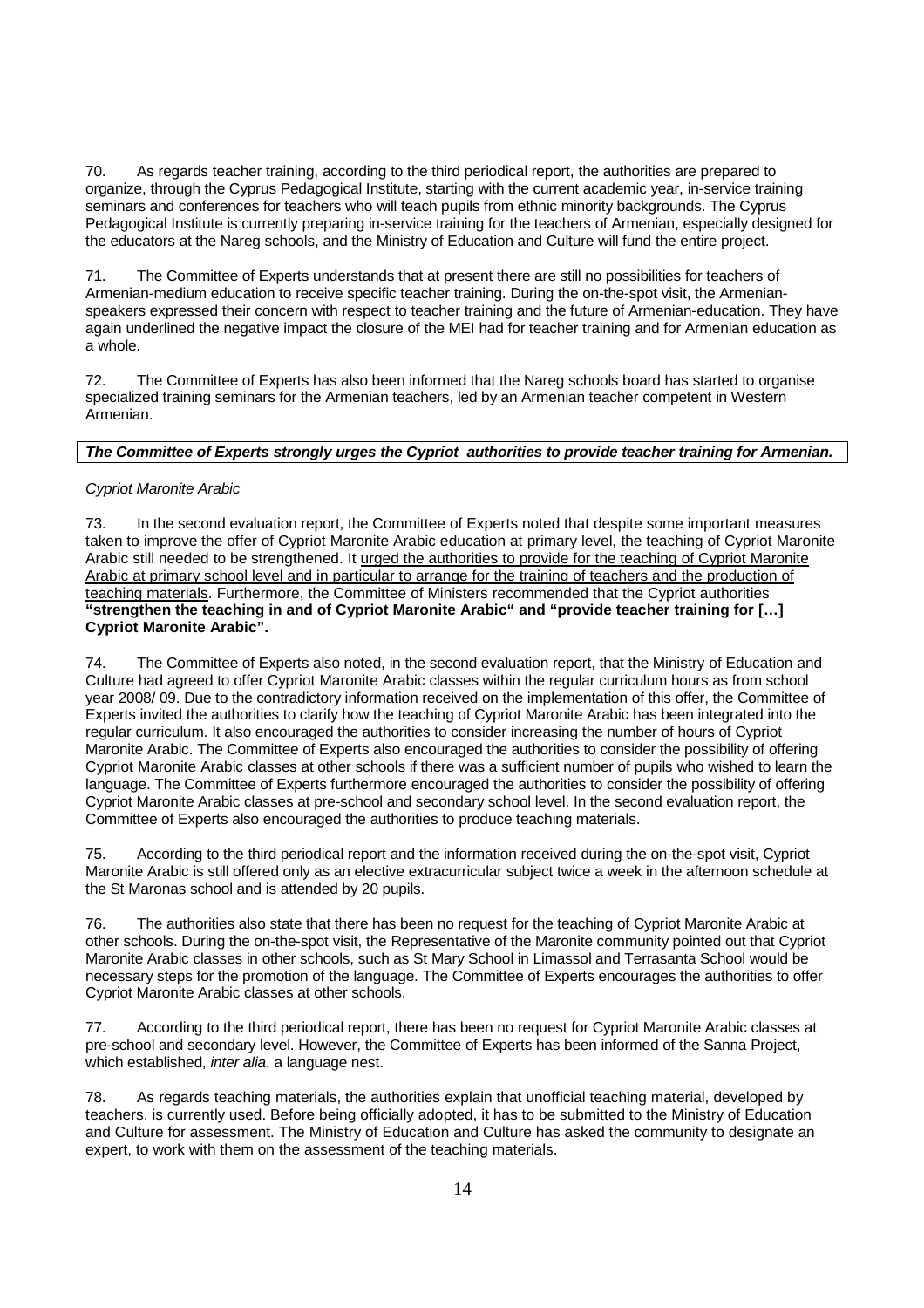79. With respect to the training of teachers and the production of teaching materials, the authorities also refer to the proposed action plan for Cypriot Maronite Arabic, which contains specific proposals.

80. During the on-the-spot visit, the Committee of Experts was informed that, as regards the development of curriculum and teaching materials, the Cypriot Maronite Arabic teachers are doing voluntary work and would need professional support.

81. The authorities explained that the new curriculum would allow for more flexibility in teaching and would have beneficial effects for the teaching of Cypriot Maronite Arabic.

82. The Committee of Experts notes that little progress has been made with respect to the teaching of Cypriot Maronite Arabic, to the training of teachers and production of teaching materials.

**The Committee of Experts strongly urges the authorities to strengthen the teaching of Cypriot Maronite Arabic at all levels and to arrange for the training of teachers and the production of teaching materials.** 

**g the provision of facilities enabling non-speakers of a regional or minority language living in the area where it is used to learn it if they so desire;** 

### Armenian

83. The University of Cyprus Language Center, in cooperation with the Armenian community, launched a course for learning Armenian, divided in two parts, with 75 teaching hours each, leading to A1 level of CERF (see also paragraph 88 below). According to the information received during the on-the-spot visit, this course is mainly attended by non-speakers of Armenian.

### Cypriot Maronite Arabic

84. In the second monitoring cycle, the Committee of Experts had been informed by the Cypriot Maronite Arabic-speakers that they had offered Cypriot Maronite Arabic language courses to adults. However, the project had proved to be difficult, as courses were carried out on a voluntary basis and the teachers lacked support in teaching methodology. According to the authorities, Cypriot Maronite Arabic language courses could be offered at the adult education centres, but that had not been the case.

85. According to the third periodical report, the Ministry of Education and Culture is willing to include the teaching of Cypriot Maronite Arabic at the adult education centres, if there is a sufficient number of interested students.

86. The Committee of Experts encourages the authorities to provide facilities enabling non-speakers of Cypriot Maronite Arabic to learn it.

#### **h the promotion of study and research on regional or minority languages at universities or equivalent institutions;**

#### Armenian

87. In the second evaluation report, the Committee of Experts noted that the University of Cyprus had considered the proposal of the Armenian community to establish a department of Armenian language and culture. It accepted to offer courses of Armenian language and culture within the already existing Department of Turkish Studies and Middle Eastern Studies. The Armenian-speakers were dissatisfied with this option and the issue was being reviewed. The Committee of Experts was of the view that the offer of Armenian studies could alleviate the current shortage of trained teachers in Armenian. The Committee of Experts did not receive any information on whether the future lecturing post would also carry out research or study on the Armenian language and therefore asked the Cypriot authorities to provide such information in the next periodical report.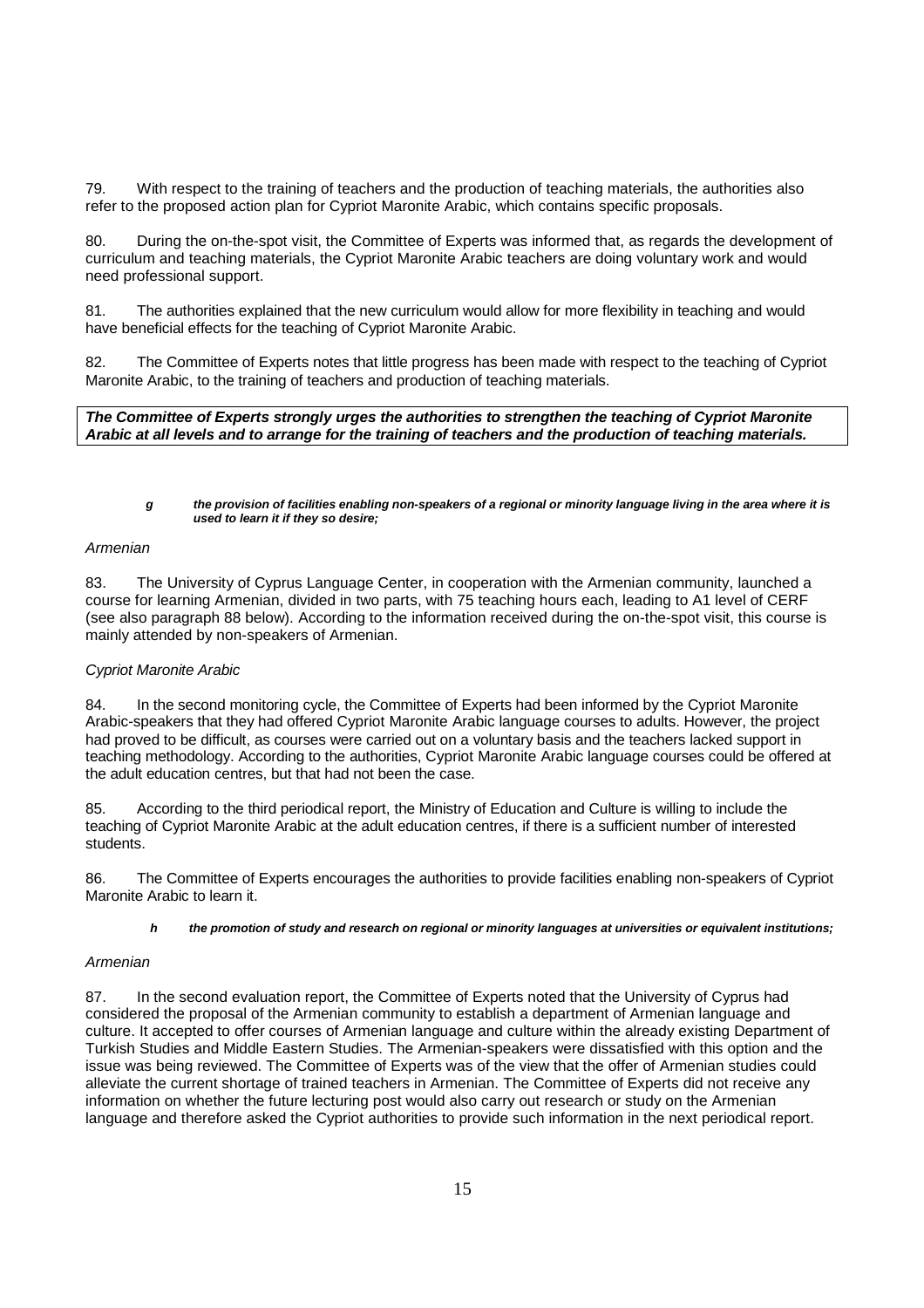88. According to the third periodical report, the University of Cyprus Language Center, in cooperation with the Armenian community, launched a course for learning Armenian, divided in two parts, with 75 teaching hours each, leading to A1 level of CERF. The course started in January 2011. During the on-the-spot visit, representatives of the Armenians-speakers informed the Committee of Experts that the course is mainly attended by non-speakers (see also paragraph 78 above), but it is a positive development and they hope it will be strengthened in the future.

89. The Committee of Experts was informed during the on-the-spot visit that a Chair of Armenian History and Civilisation has been established at the University of Cyprus. The Committee of Experts would welcome more information about its activities in the next periodical report. The authorities also report that the University of Cyprus offers PhD grants to students continuing their studies in the field of culture, history or language of the national minorities.

### Cypriot Maronite Arabic

90. In the second evaluation report, the Committee of Experts noted that there was still no possibility to carry out study and research of Cypriot Maronite Arabic at universities or equivalent institutions. The Committee of Experts was informed that, as part of the revitalisation plan, members of the team of experts and the Cyprus Research Centre would create an archive of oral Cypriot Maronite Arabic and collect data on the language with the aim of preserving the language and of creating a database for producing teaching materials. The project to record Cypriot Maronite Arabic spoken in the village of Kormakitis had already been carried out and the next project would focus on Cypriot Maronite Arabic spoken in the government-controlled area. The Committee of Experts was also informed that the University of Cyprus had provided funds for the survey on the language competence of Cypriot Maronite Arabic-speakers and on other socio-linguistic aspects. The Committee of Experts looked forward to receiving further information on the survey in the next periodical report.

91. The Committee of Experts did not receive any information with respect to the outcome of the project related to data collection and would welcome more information in the next periodical report.

92. Apart from the number of Cypriot Maronite Arabic speakers (see paragraph 14 above), the Committee of Experts has received no further specific information with respect to the survey. The Committee of Experts asks the authorities to provide such information in the next periodical report.

#### **i the promotion of appropriate types of transnational exchanges, in the fields covered by this Charter, for regional or minority languages used in identical or similar form in two or more States.**

### Armenian

93. In the second monitoring cycle, the Committee of Experts did not receive any information regarding the extent to which the programme for the years 2006 – 2008, within the Agreement on Co-operation in the Fields of Culture, Education and Science between Cyprus and Armenia, was implemented in practice. It therefore asked the Cypriot authorities to provide information on any activities carried out under the programme in relation to the promotion of the Armenian language. The Committee of Experts was also informed that, during the first meeting of Armenian minorities from Cyprus and five other countries that was organized in Cyprus in 2006, it was decided to create an umbrella organisation and develop cross border co-operation in the field of sports and culture under a four-year plan. The Committee of Experts had no information whether the government supported this umbrella organisation and asked for more information about this co-operation in the next periodical report.

94. According to the third periodical report and information received during the on-the-spot visit, various activities in cooperation with Armenia, especially in the cultural field, are carried out (see also paragraph 46 above). There are regular visits of the Armenian graduates to Armenia, as well as joint cultural activities.

95. During the on-the-spot visit, the representatives of the speakers also referred to co-operation with Lebanon in the field of teacher training. The Committee of Experts would welcome more information on the promotion of exchanges with Lebanon in relation to the Armenian language in the next periodical report.

96. No relevant information is provided in the third periodical report with respect to the Armenian umbrella organization.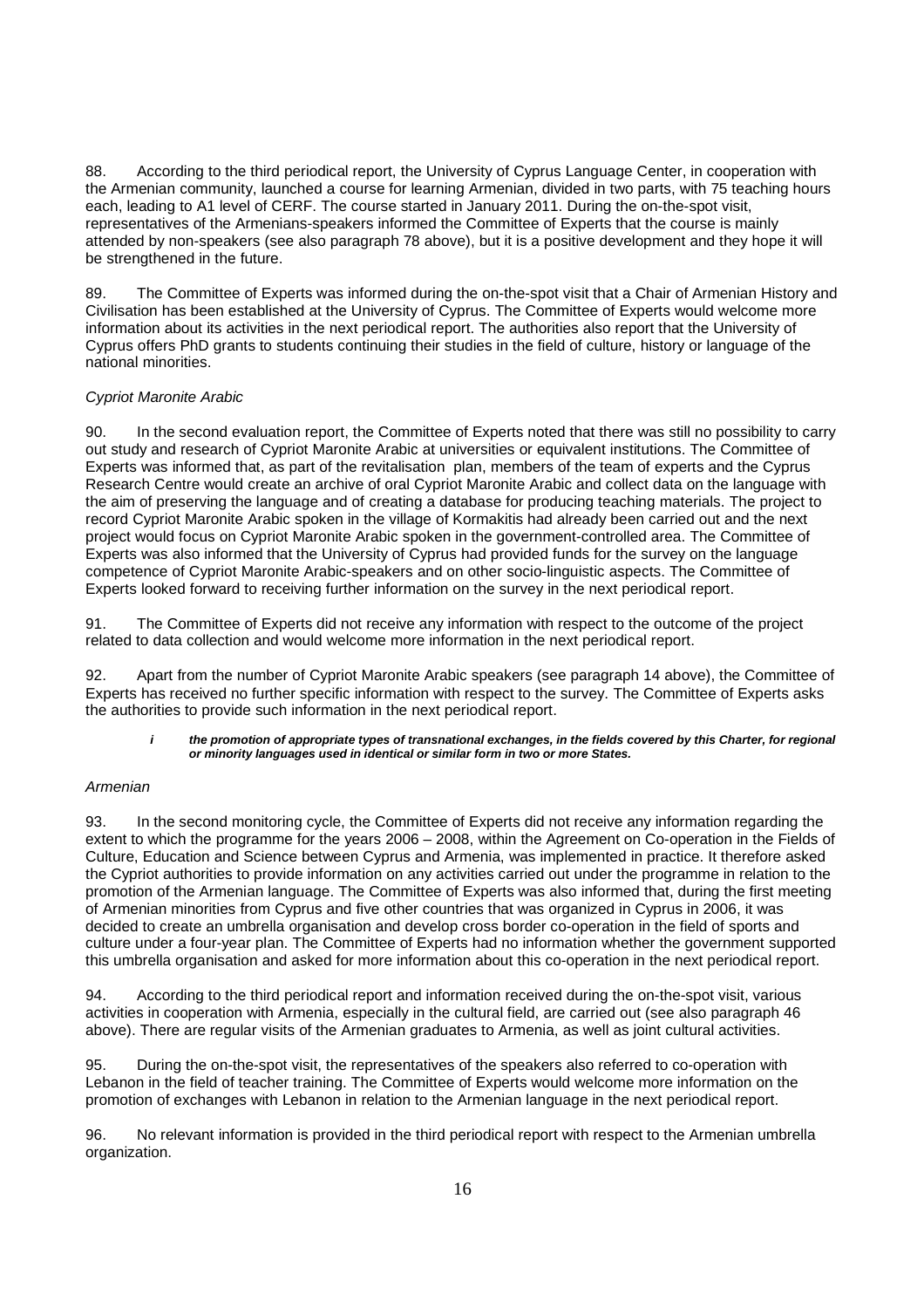### Cypriot Maronite Arabic

97. In the second evaluation report, the Committee of Experts noted that a bilateral agreement between the Government of the Republic of Cyprus and the Government of the Lebanese Republic in the field of cultural, educational and scientific co-operation had been concluded in 2003. The Committee of Experts had no information on any exchanges related to the languages (or to the Maronites) or to what extent such an exchange would be desirable for the Cypriot Maronite Arabic-speakers and asked the Cypriot authorities to provide more information in this respect in the next periodical report.

98. The Committee of Experts did not receive any specific information in this respect. The authorities state, however, that as the language spoken by the Maronites in Lebanon is different from Cypriot Maronite Arabic, the benefit from an exchange programme for teachers is questionable.

99. The Committee of Experts asks the authorities to provide information on activities carried out in the framework of the above-mentioned agreement with Lebanon.

### **Paragraph 3**

**The Parties undertake to promote, by appropriate measures, mutual understanding between all the linguistic groups of the country and in particular the inclusion of respect, understanding and tolerance in relation to regional or minority languages among the objectives of education and training provided within their countries and encouragement of the mass media to pursue the same objective.** 

100. In the second periodical report, the Committee of Experts noted that the Cypriot education system was undergoing a major reform. Within the context of revising the curriculum, consideration was to be given to revising the existing history books, in collaboration with the minority groups. A separate book on the history and culture of the minority groups was also foreseen, which was to be disseminated in mainstream public schools. The Committee of Experts had also been informed that one of the sub-groups of the Cypriot Maronite Arabic revitalisation group was raising awareness of Cypriot Maronite Arabic as a language, both within the Maronite community and within the community at large. The Committee of Experts looked forward to receiving information on the outcome of these activities in the next periodical report. In the second evaluation report the Committee of Experts noted as well that apart from the Turkish language radio and television programmes, CyBC produced a bi-communal (Turkish Cypriot and Greek Cypriot) and bilingual programme, involving journalists from both communities and dealing with current affairs of both communities in the entire country. The Committee of Experts invited the authorities to supply further information in this respect in the next periodical report.

101. According to the third periodical report and the information received during the on-the-spot visit, the educational reform, which is still ongoing, takes special account of the promotion of tolerance and acceptance of different cultures. A new core curriculum has been prepared and it is expected to be applied in all state schools by September 2012. The representatives of the minority groups have been involved in the restructuring of the national curriculum. They were informed about the objectives and philosophy of the new curriculum and the issues regarding the language, religion, history and culture of the minority groups were addressed.

102. During the on-the-spot visit, the Committee of Experts was informed that the new curriculum will include the teaching of the history and cultures of the minority groups in all schools. A text about the history of the Armenians in Cyprus has been prepared by a member of the community and submitted to the authorities.

103. The authorities also referred to measures taken to promote respect and understanding through circulars addressed to schools, activities for teachers, pupils and parents and the promotion of human rights education and training.

104. As regards the awareness raising activities related to Cypriot Maronite Arabic, in the third periodical report, the authorities refer to the proposed Action Plan for Cypriot Maronite Arabic, which is yet to be implemented. During the on-the-spot visit, the Committee of Experts was informed that there was still a need for awareness raising with respect to Cypriot Maronite Arabic both within the Maronite community and within the society at large.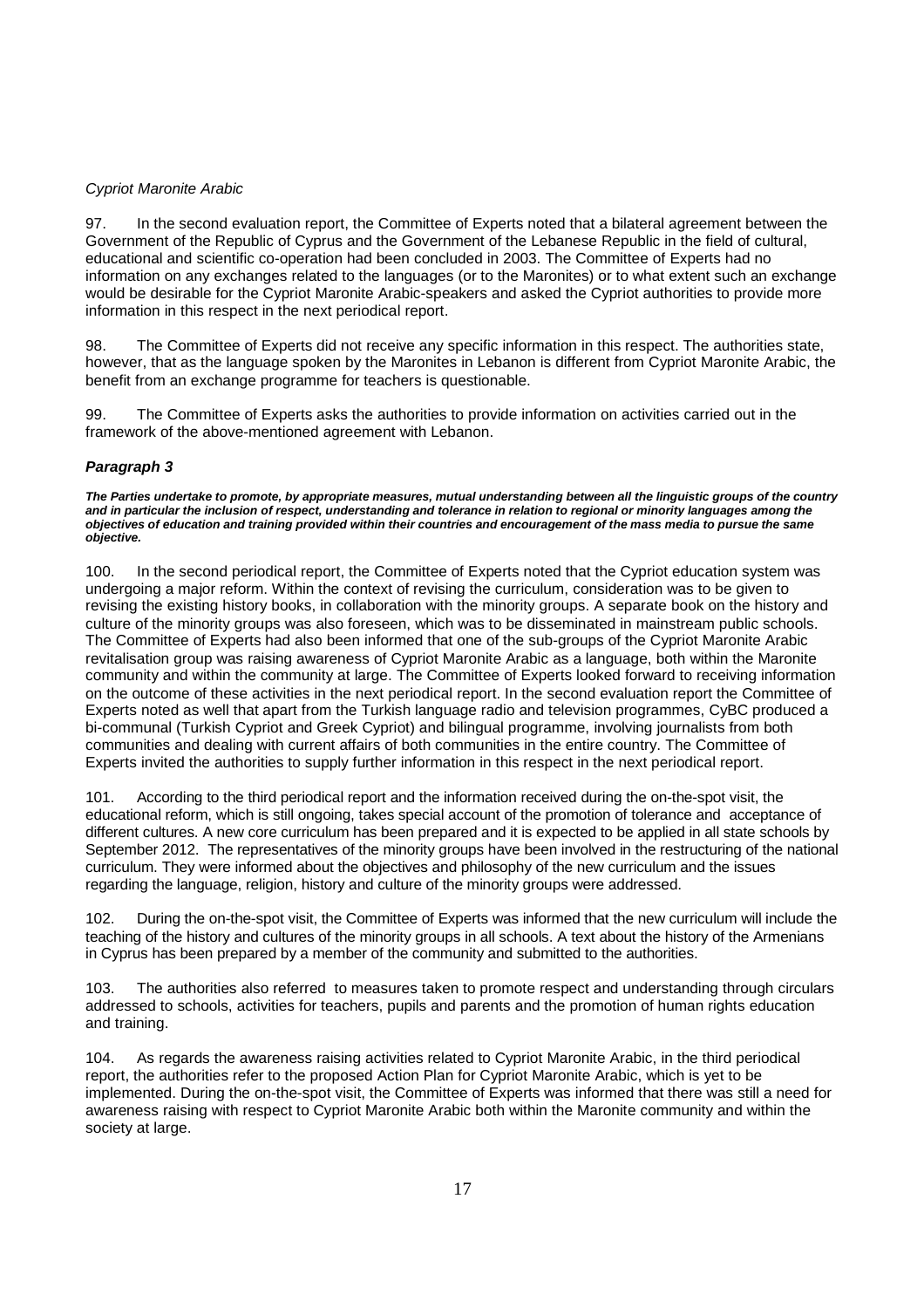105. During the on-the-spot visit, the Committee of Experts was also informed that, as a result of an initiative of the Representative of the Armenian Community, the Cypriot newspapers publish monthly articles about the Armenian community in Cyprus. A documentary about the Armenians in Cyprus has also been produced.

106. The Committee of Experts asks the authorities to provide information in the next periodical report on measures taken to promote awareness of and understanding for regional or minority languages.

107. No further information with respect to the bi-communal (Turkish Cypriot and Greek Cypriot) and bilingual programme has been provided.

### **Paragraph 4**

**In determining their policy with regard to regional or minority languages, the Parties shall take into consideration the needs and wishes expressed by the groups which use such languages. They are encouraged to establish bodies, if necessary, for the purpose of advising the authorities on all matters pertaining to regional or minority languages.** 

108. In the second monitoring cycle, the Committee of Experts noted that the Cypriot Council of Ministers directed a Policy Decision on 18 October 2006 to all ministers to consult with the elected Parliamentary Representatives in order to promote their interests and find solutions to issues concerning their respective communities. The Parliamentary representatives had also suggested the setting up of a government commissioner for national minorities.

109. According to the information in the third periodical report, the authorities consult with the Representatives of the minority groups on various issues concerning the respective group.

110. During the on-the-spot visit, the Committee of Experts was informed that the Religious Groups Representation Law was amended in spring 2011 and, as a result, the role of the representatives has been strengthened. According to the amendment, the House of Representatives and any other authority, before taking measures related to, inter alia, education, culture and religion of the minority groups, shall "ask for the views of the elective representative of the relevant group, which it shall take duly into account"<sup>9</sup>. In practice, the representative shall be invited to express his opinion on the matter orally and/or in writing and if the final decision contradicts the representative's view, the authority must justify its position in writing. In the view of the Armenian representative, this represents a significant improvement in that it provides for clear procedures for the way consultation has to be carried out and the obligation to justify in writing the adoption of a different position.

### **Paragraph 5**

**The Parties undertake to apply, mutatis mutandis, the principles listed in paragraphs 1 to 4 above to non-territorial languages. However, as far as these languages are concerned, the nature and scope of the measures to be taken to give effect to this Charter shall be determined in a flexible manner, bearing in mind the needs and wishes, and respecting the traditions and characteristics, of the groups which use the languages concerned.** 

111. Armenian has been declared a non-territorial language in the instrument of ratification. In considering the position of Armenian vis-à-vis paragraphs 1 – 4 of Article 7, the Committee of Experts has kept in mind that those principles should be applied mutatis mutandis.

112. Although the Cypriot authorities did not specify Cypriot Maronite Arabic as a non-territorial language in their instrument of ratification, the Committee of Experts observed in its first evaluation report (paragraph 58) that the situation of the language in the government-controlled area corresponded to the definition of a non-territorial language. The Committee of Experts has therefore evaluated paragraphs 1 – 4 accordingly in a flexible manner.

<sup>-</sup><sup>9</sup> The Religious Groups Representation Amendment Law, 66 (I) of 2011, English translation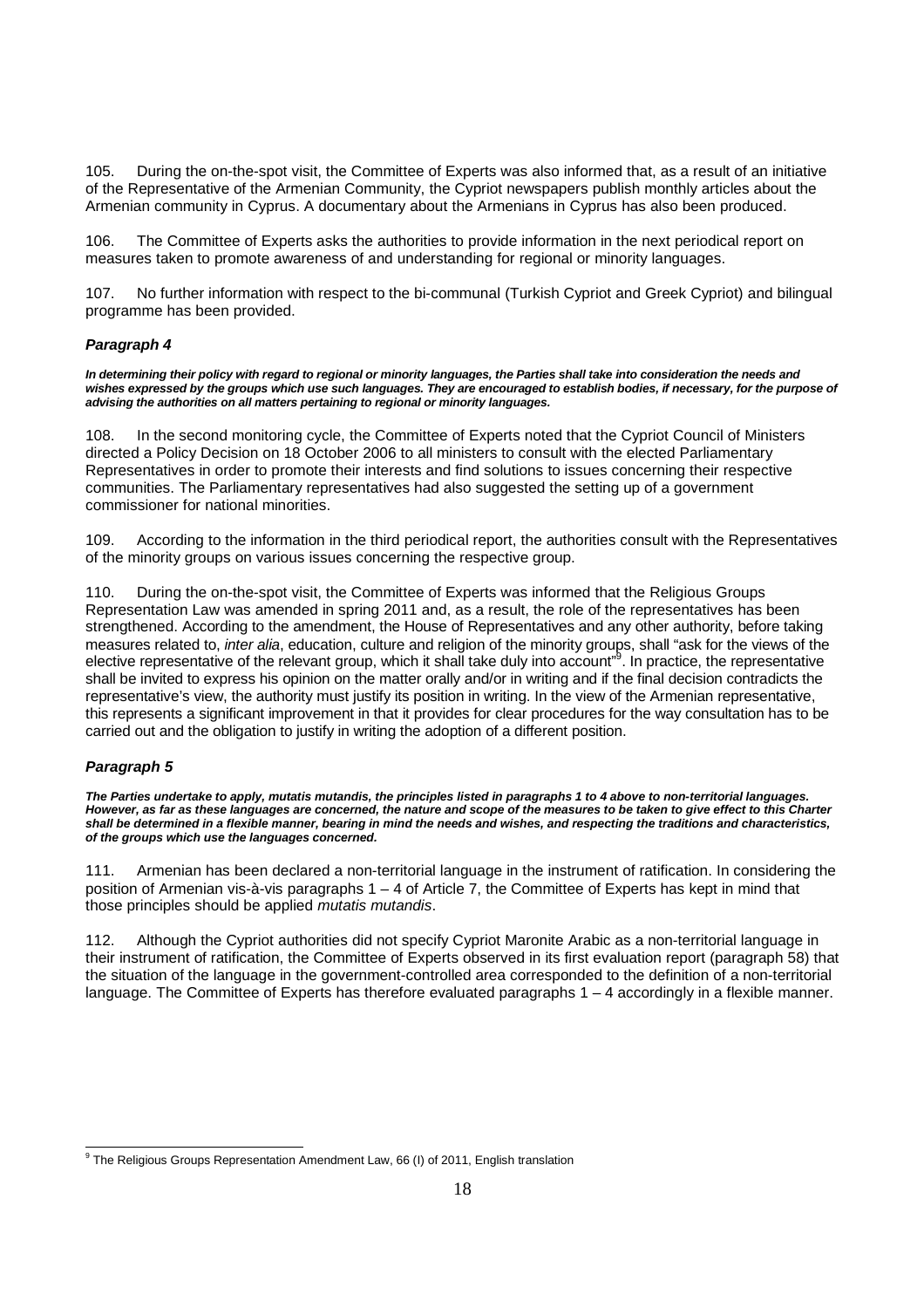### **Chapter 4 - Findings of the Committee of Experts in the third monitoring round**

A. The Committee of Experts appreciates the excellent co-operation it enjoyed with the Cypriot authorities in the organisation of its on-the-spot visit.

B. The attitude of the Cypriot authorities towards regional or minority languages remains characterised by goodwill and openness towards the needs and wishes of the speakers.

C. The authorities are aware of the need to protect the Cypriot Maronite Arabic language. A Committee of Experts for Cypriot Maronite Arabic has been formally appointed by the Council of Ministers and an Action Plan has been prepared. A formal government approval is still pending . Bearing in mind the situation of Cypriot Maronite Arabic, the Committee of Experts considers that it is vital that formal approval of an action plan is taken and that effective implementation starts as soon as possible.

D. The authorities continue to provide financial support for various activities carried out by the Armenian and Maronite communities, on the basis of submissions of applications. The Committee of Experts finds that a more structured approach targeting specifically the Armenian and Cypriot Maronite Arabic languages is necessary.

E. Financial support of the print media of the minority groups continues to be offered. With regard to the broadcasting media, there are no television programmes in regional or minority languages, apart from the Armenian Christmas religious service. Considering the role that television broadcasting plays in the promotion of minority languages, there is an obvious need for a presence on television for both languages.

F. Armenian education at pre-school and primary school level remains satisfactory. Secondary education is however still in a delicate position. The Armenian Nareg school offers only the lower level of secondary education. Teacher training in Armenian is still not available in Cyprus.

G. Decisive efforts still need to be made to further strengthen Cypriot Maronite Arabic education, making it available at all appropriate levels of education, and to produce teaching materials and offer teacher training possibilities.

H. There is still a need to raise awareness among the majority population about Cyprus' regional or minority languages as an integral part of Cyprus' cultural heritage.

The Cypriot government was invited to comment on the content of this report in accordance with Article 16.3 of the Charter. The comments received are attached in Appendix II.

On the basis of this report and its findings the Committee of Experts submitted its proposals to the Committee of Ministers for recommendations to be addressed to Cyprus. At the same time it emphasised the need for the Cypriot authorities to take into account, in addition to these general recommendations, the more detailed observations contained in the body of the report.

At its 1137th meeting on 14 March 2012, the Committee of Ministers adopted its Recommendation addressed to Cyprus, which is set out in Part B of this document.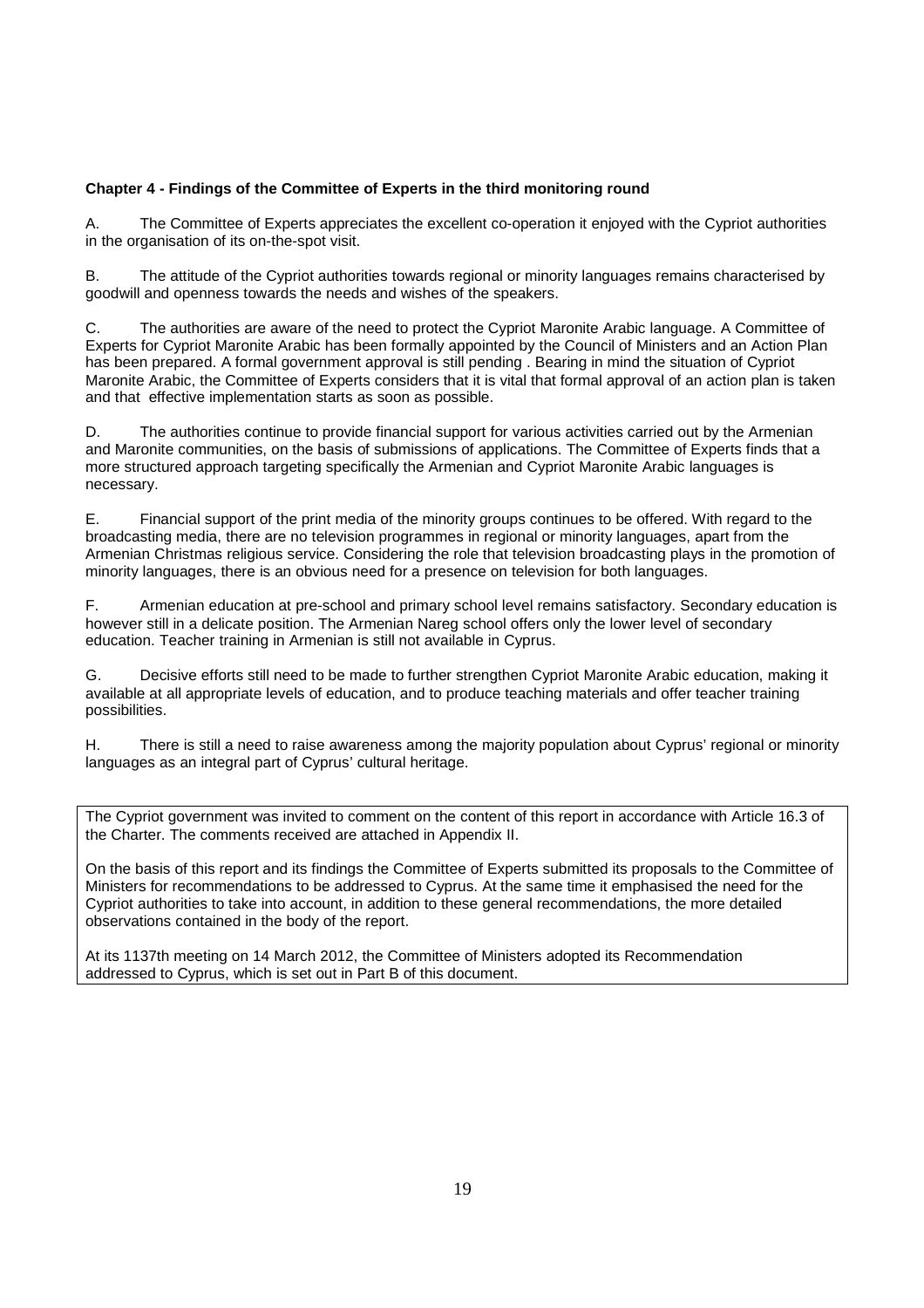### **Appendix I: Instrument of ratification**



Cyprus :

### **Declaration contained in a letter from the Chargé d'Affaires a.i. of the Permanent Representation of Cyprus, dated 3 August 2005, registered at the Secretariat General on 4 August 2005 - Or. Engl.**

In ratifying the European Charter for Regional or Minority Languages, the Republic of Cyprus deposited on 26 August 2002, a declaration which appears to be incompatible with the provisions of the Charter on undertakings to be applied by it.

In order to remove uncertainty and clarify the extent of the obligations undertaken, the Republic of Cyprus hereby withdraws the declaration of 26 August 2002 and replaces it with the following :

The Republic of Cyprus, while reiterating its commitment to respect the objectives and principles pursued by the European Charter for Regional or Minority Languages, declares that it undertakes to apply Part II of the Charter in accordance with Article 2, paragraph 1, to the Armenian language as a "non-territorial" language defined in Article 1c of the Charter.

The Republic of Cyprus would further like to state that its Constitution and laws uphold and safeguard effectively the principle of equality and non-discrimination on the ground of a person's community, race, religion, language, sex, political or other convictions, national or social descent, birth, colour, wealth, social class or any ground whatsoever.

#### **Period covered: 4/8/2005 -**

The preceding statement concerns Article(s) : 2

### **Declaration contained in a Note verbale from the Permanent Representation of Cyprus, dated 5 November 2008, registered at the Secretariat General on 12 November 2008 - Or. Engl.**

Further to its Declaration of 3 August 2005, the Republic of Cyprus declares that the Cypriot Maronite Arabic is a language within the meaning of the European Charter for Regional on Minority Languages, to which it will apply the provisions of Part II of the Charter in accordance with Article 2, paragraph 1.

In doing so, the Republic of Cyprus further declares that, since the Cypriot Maronite Arabic is also used in the village of Kormakitis, cradle of the said language, situated in an area of the territory of the Republic of Cyprus under Turkish military occupation since 1974 in which the Republic does not exercise effective control, it excludes any interpretation of the Charter's provision in this regard that would be contrary to it, particularly its Article 5.

### **Period covered: 12/11/2008 -**

The preceding statement concerns Article(s) : 2, 5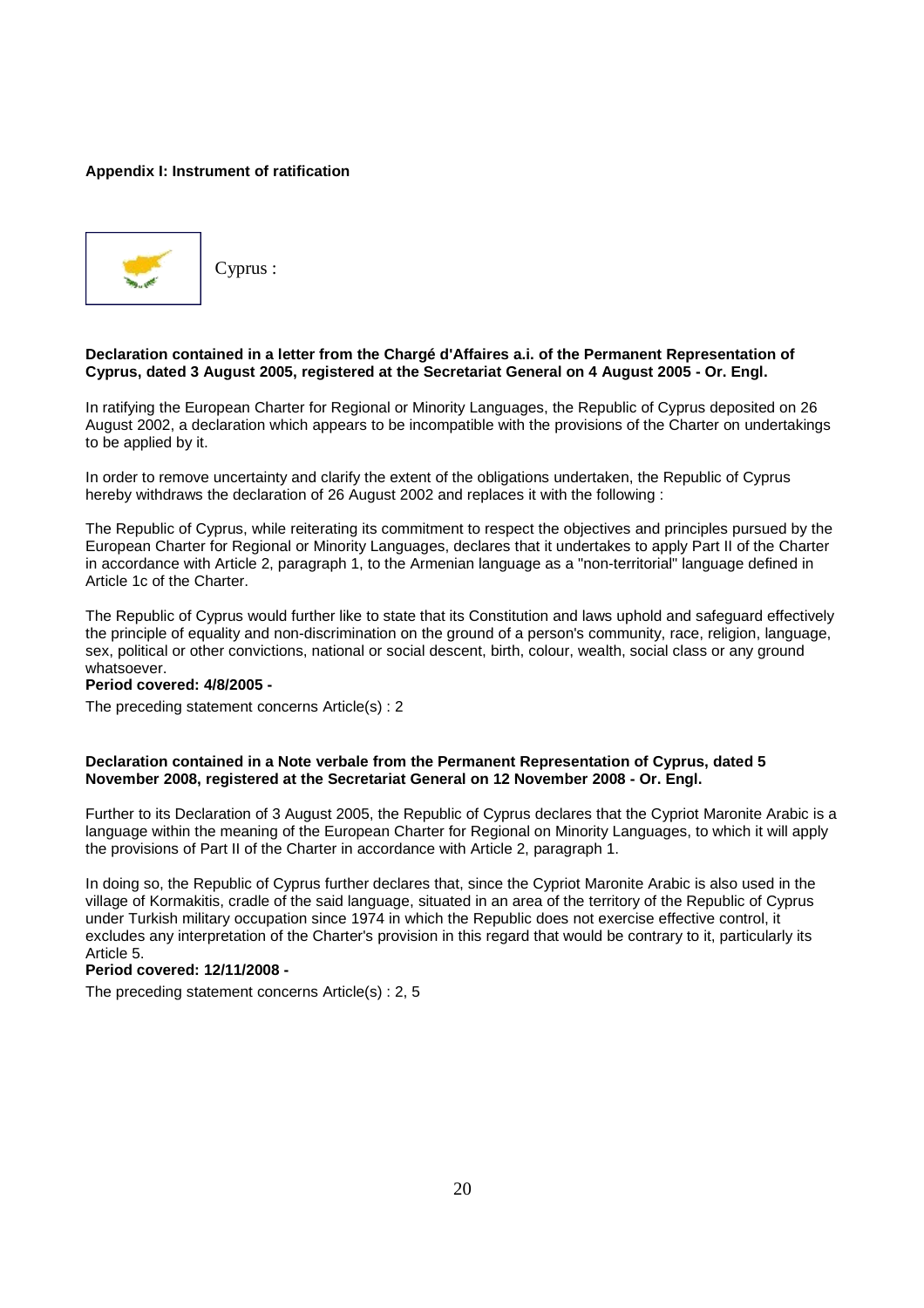### **Appendix II: Comments by the Cypriot authorities**

### **EUROPEAN CHARTER FOR REGIONAL OR MINORITY LANGUAGES**

### **Report of the Committee of Experts presented to the Committee of Ministers of the Council of Europe in accordance with Article 16 of the Charter, Strasbourg, 19 September 2011**

### COMMENTS BY THE REPUBLIC OF CYPRUS

### **Chapter 1: Background Information**

### **1.2 The work of the Committee of Experts**

### **§5. "The Committee of Experts urges the Cypriot authorities to nominate candidates for a Cypriot Member in accordance with Article 17 of the Charter".**

Cyprus would like to take this opportunity in order to inform all the counter parties that the list of candidatures for a Cypriot Member to the Committee of Experts has been submitted to the relevant authorities of the Council of Europe in early December.

### **1.4 Particular Issue concerning the Turkish Language**

### **§22. "The Committee of Experts invites the Cypriot authorities to provide further information on the situation of the Turkish language".**

Turkish being an official language of the Republic of Cyprus does not fall within the scope of the European **Charter** 

### **Chapter 3: The Committee of Experts' evaluation of the application of the Charter**

### **Article 7- Objectives and principles, Paragraph 1**

### **§30-32 "In the second monitoring cycle... new developments in this respect".**

During the current monitoring cycle, the negotiations initiated in 2008 aiming at a comprehensive solution of the Cyprus problem on the basis endorsed by the United Nations Security Council of a bizonal, bicommunal federation have been ongoing. As stated in the Third Periodical Report by the Republic of Cyprus, the rights and interests of the religious groups in Cyprus will be guaranteed and safeguarded, and their Representatives' opinions will be considered in any final arrangements for the settlement of the Cyprus problem, on the abovementioned agreed basis.

### **Armenian**

**§47. "With respect to media according to the third periodical report, the authorities have provided support to an Armenian newsletter. The Committee of Experts has been informed by the representatives of the speakers that the financial support granted by the authorities to the Armenian print media partly covers the costs for the production of the monthly publication Artsegang and has contributed to improving it and ensuring its regular publication".** 

The Ministry of Interior provides financial support to the Armenian Newsletter Lradou and to the two monthly Armenian print media/newspapers Artsagang and Azat Tzayn since 2006.

The Republic of Cyprus' authorities would like to emphasize that the recommendations of the Committee of Experts of the European Charter for Regional or Minority Languages are seriously considered while drafting policies for the improvement of legislation and practices. The information included in the Third Report would be evaluated and further clarification in the areas of need will be provided in the next periodical report.